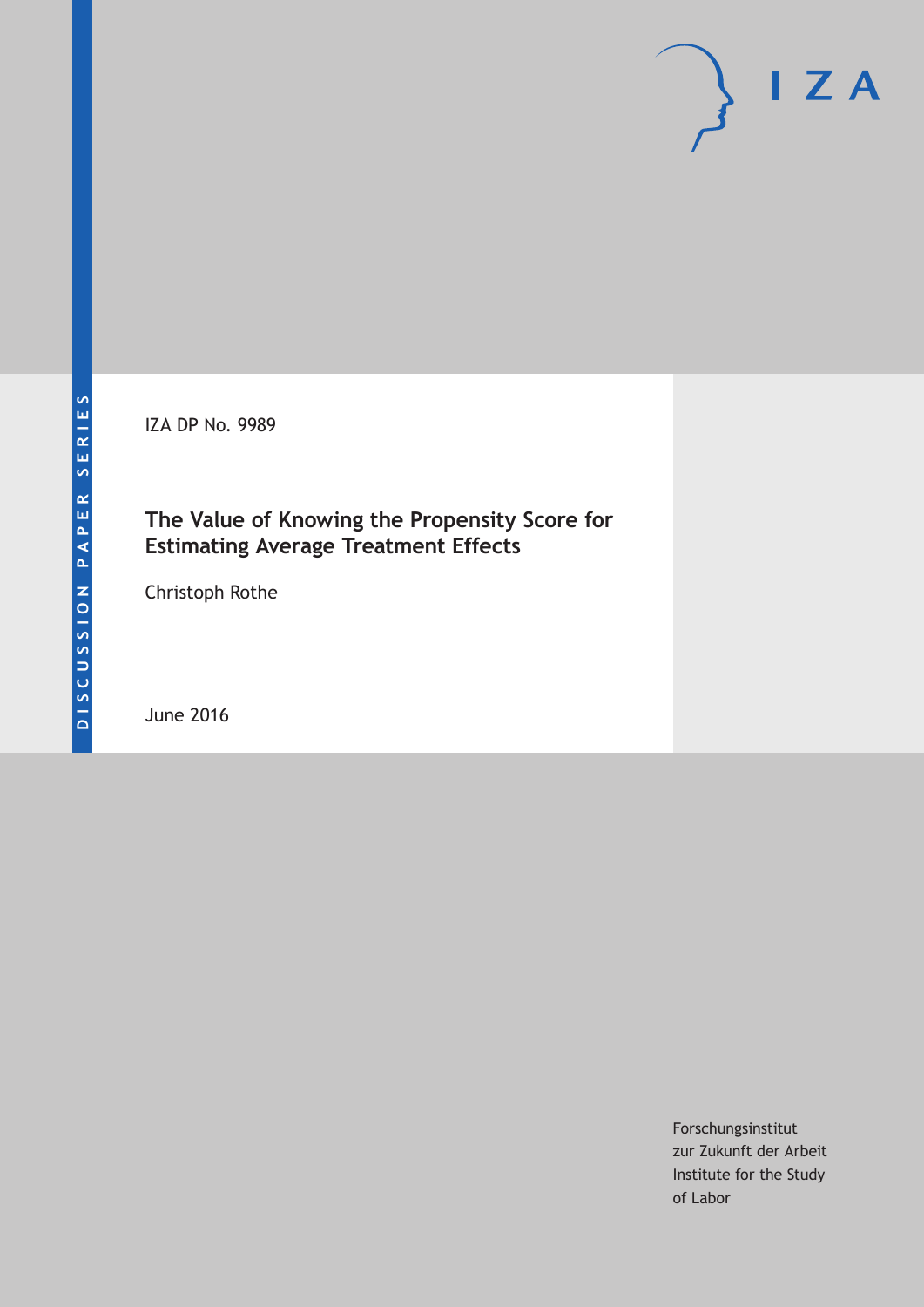# **The Value of Knowing the Propensity Score for Estimating Average Treatment Effects**

**Christoph Rothe** 

*Columbia University and IZA* 

Discussion Paper No. 9989 June 2016

IZA

P.O. Box 7240 53072 Bonn **Germany** 

Phone: +49-228-3894-0 Fax: +49-228-3894-180 E-mail: iza@iza.org

Any opinions expressed here are those of the author(s) and not those of IZA. Research published in this series may include views on policy, but the institute itself takes no institutional policy positions. The IZA research network is committed to the IZA Guiding Principles of Research Integrity.

The Institute for the Study of Labor (IZA) in Bonn is a local and virtual international research center and a place of communication between science, politics and business. IZA is an independent nonprofit organization supported by Deutsche Post Foundation. The center is associated with the University of Bonn and offers a stimulating research environment through its international network, workshops and conferences, data service, project support, research visits and doctoral program. IZA engages in (i) original and internationally competitive research in all fields of labor economics, (ii) development of policy concepts, and (iii) dissemination of research results and concepts to the interested public.

IZA Discussion Papers often represent preliminary work and are circulated to encourage discussion. Citation of such a paper should account for its provisional character. A revised version may be available directly from the author.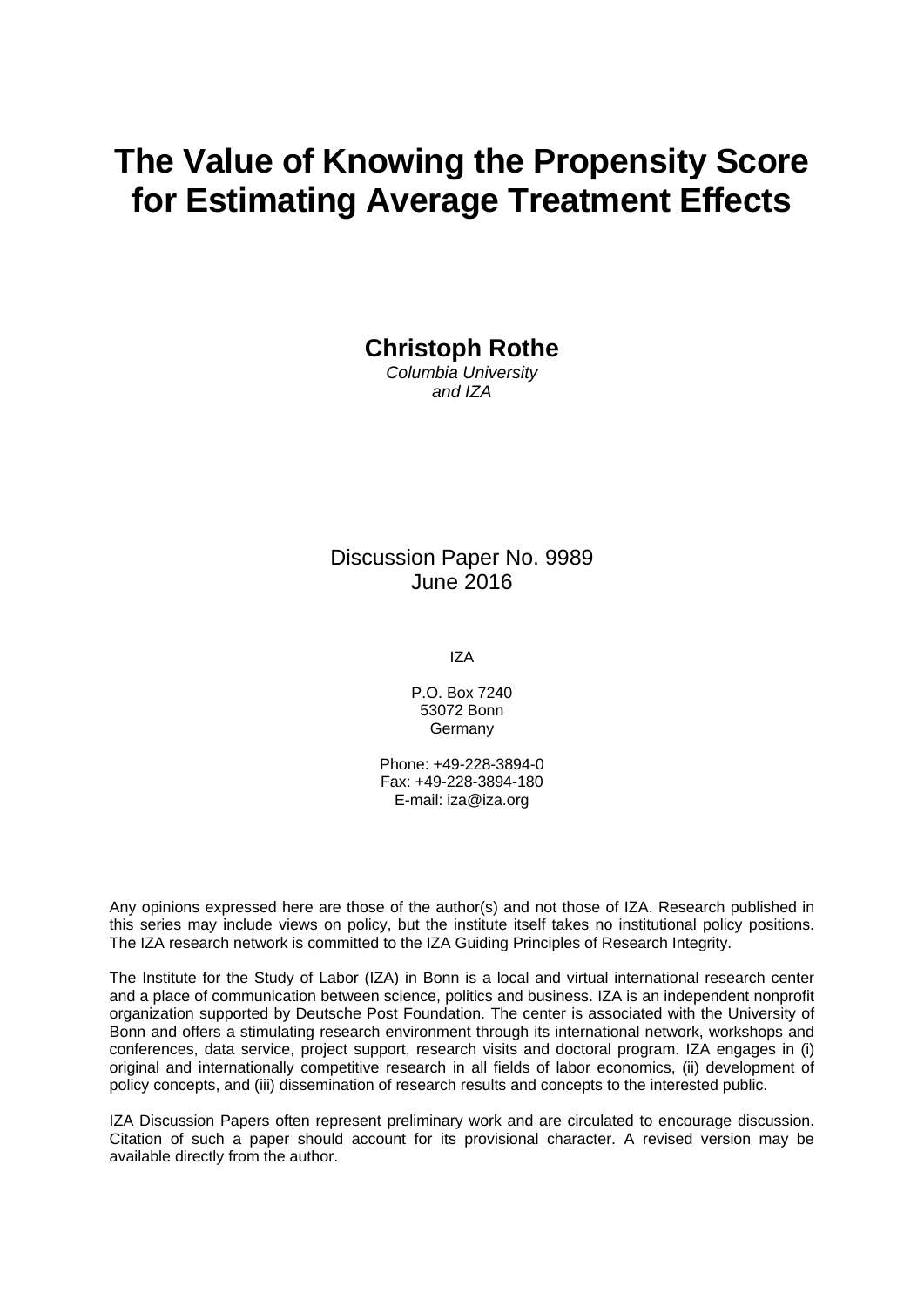IZA Discussion Paper No. 9989 June 2016

# **ABSTRACT**

## **The Value of Knowing the Propensity Score for Estimating Average Treatment Effects\***

In a treatment effect model with unconfoundedness, treatment assignments are not only independent of potential outcomes given the covariates, but also given the propensity score alone. Despite this powerful dimension reduction property, adjusting for the propensity score is known to lead to an estimator of the average treatment effect with lower asymptotic efficiency than one based on adjusting for all covariates. Moreover, knowledge of the propensity score does not change the efficiency bound for estimating average treatment effects, and many empirical strategies are more efficient when an estimate of the propensity score is used instead of its true value. Here, we resolve this "propensity score paradox" by demonstrating the value of knowledge of the propensity score. We show that by exploiting such knowledge properly, it is possible to construct an efficient treatment effect estimator that is not affected by the "curse of dimensionality", which yields desirable second order asymptotic properties and finite sample performance. The method combines knowledge of the propensity score with a nonparametric adjustment for covariates, building on ideas from the literature on double robust estimation. It is straightforward to implement, and performs well in simulations. We also show that confidence intervals based on our estimator and a simple variance estimate have remarkably robust coverage properties with respect to the implementation details of the nonparametric adjustment step.

JEL Classification: C13, C14, C21

Keywords: propensity score, treatment effects, semiparametric efficiency, randomized experiment, nonparametric estimation

Corresponding author:

 $\overline{a}$ 

Christoph Rothe Department of Economics Columbia University 420 West 118th Street New York, NY 10027 USA E-mail: cr2690@columbia.edu

<sup>\*</sup> I thank Miikka Rokkanen and attendants of the 2016 Econometric Society Winter Meeting in San Francisco for helpful comments.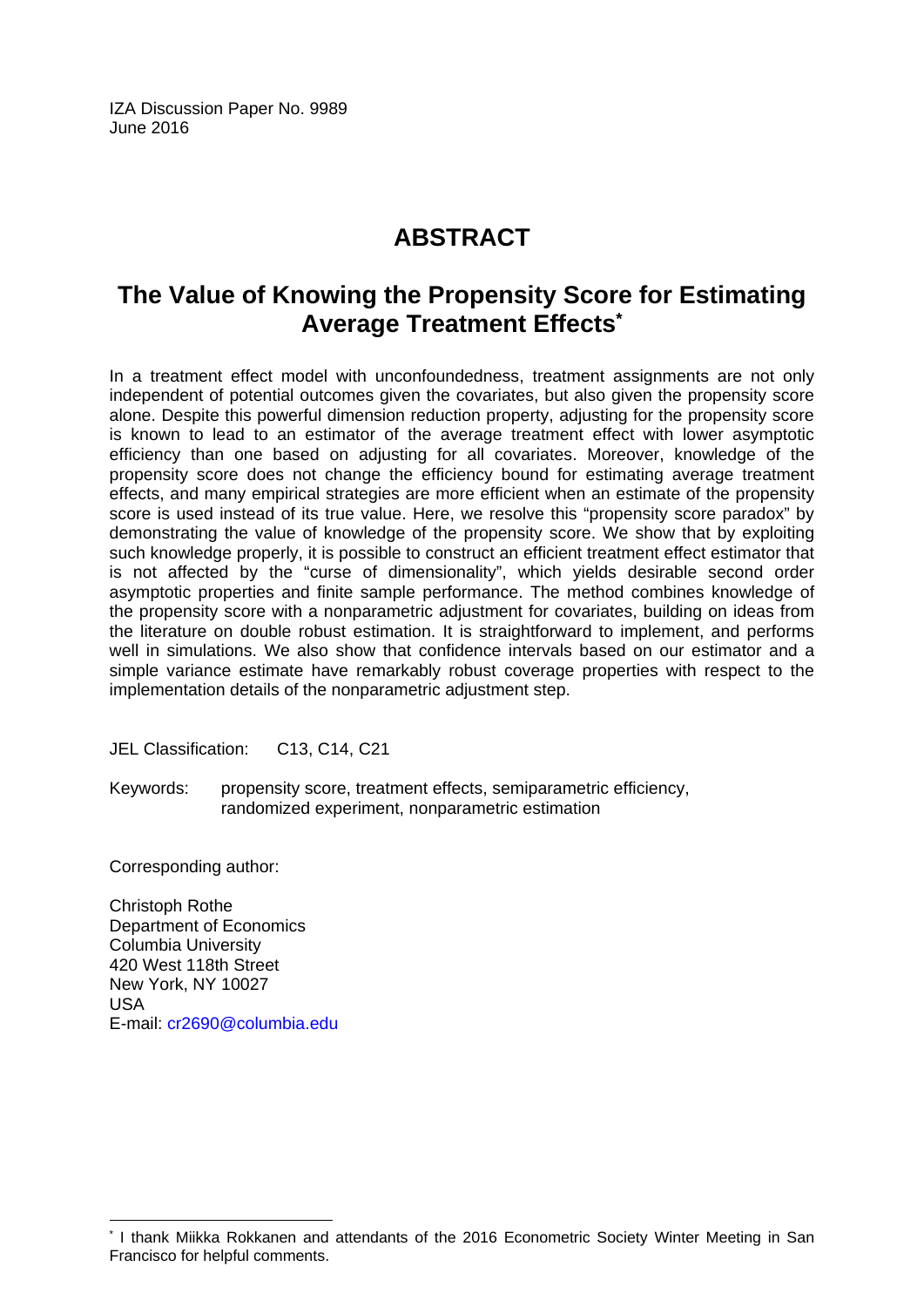#### 1. INTRODUCTION

Many economic studies estimate average treatment effects (ATEs) under the assumption that the treatment assignment is unconfounded, or independent of potential outcomes given a set of covariates; see Imbens (2004) or Imbens and Wooldridge (2009) for surveys. An important quantity in this context is the propensity score, which is defined the conditional probability of receiving the treatment given the covariates. In this paper, we are concerned with the role played by knowledge of the propensity score for estimating ATEs. While our main motivation for studying this question is theoretical, the issue is also relevant for certain empirical applications in which propensity scores can reasonably be modeled as known to the analyst. Examples include settings with data from randomized experiments, where the propensity score is defined by the study design, and settings with substantially more data on treatment assignments and covariates than on outcomes, where sampling uncertainty about the estimated value of the propensity score is negligible. The latter setting could arise for instance if treatment assignments and covariates are recorded in large and easily accessible administrative data sets, while information on outcomes is only available through expensive specialized, and thus rather small-scale, surveys.

The importance of the propensity score stems from the result that in models with unconfoundedness treatment assignments are not only independent of potential outcomes given the covariates, but also given the propensity score alone (Rosenbaum and Rubin, 1983). Working with the full set of covariates is thus not necessary to remove bias associated with differences in pre-treatment variables when the propensity score is known. Despite this powerful "dimension reduction" property of the propensity score, adjusting for covariates leads to an asymptotically efficient ATE estimator, while adjusting for a known propensity score does not (Hahn, 1998). Moreover, many empirical strategies for estimating ATEs have the puzzling feature that they are more efficient when an estimate of the propensity score is used rather than the true value. Results of this type have been obtained for example by Hirano,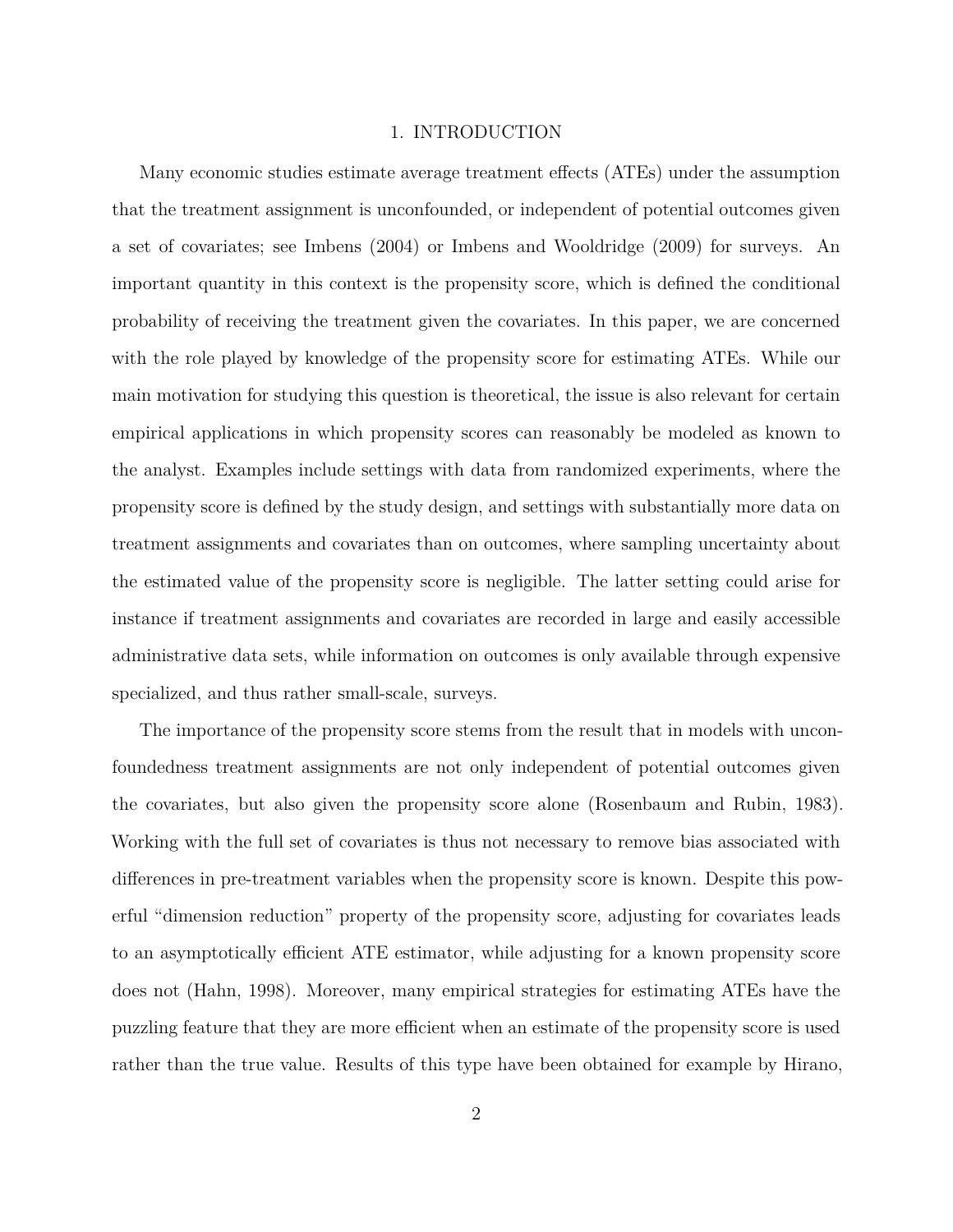Imbens, and Ridder (2003) for inverse probability weighting, Imai and van Dyk (2004) for subclassification, Abadie and Imbens (2016) for nearest neighbor matching, and Hahn and Ridder (2013) and Mammen, Rothe, and Schienle (2016) for propensity score-based regression adjustment. Moreover, Hahn (1998) shows that the semiparametric efficiency bound for estimating the ATE is the same whether the propensity score is known or not, and many estimators achieve this bound when the propensity score is unknown (e.g. Hahn, 1998; Hirano, Imbens, and Ridder, 2003; Imbens, Newey, and Ridder, 2007; Chen, Hong, and Tarozzi, 2008; Rothe and Firpo, 2016). Existing results thus seem to suggest that there is no scope for exploiting knowledge of the propensity score for estimation purposes, and that any such attempt might even be harmful.

This paper makes progress towards resolving this "propensity score paradox" (Angrist and Pischke, 2008). We show, the above-mentioned results notwithstanding, that knowledge of the propensity score is indeed immensely useful, as it can be exploited for the construction of an ATE estimator that has superior theoretical and practical properties relative to procedures that ignore such knowledge. Building on ideas from the double robustness literature (e.g. Robins, Rotnitzky, and Zhao, 1994; Robins and Rotnitzky, 1995), the proposed estimator takes the form of an average of a sample analogue of the ATE's efficient influence function. This function depends on the data, the true propensity score, and the conditional expectation of the outcome given the treatment and the covariates. The latter is an unknown nuisance function that is estimated nonparametrically from the data.

We show that this construction leads to an ATE estimator that is fully efficient as long as the conditional expectation function is estimated consistently, and some weak regularity conditions hold. In contrast to other efficient ATE estimators, no restrictions on the bias of the nonparametric first-stage estimator are necessary for obtaining this result. Knowledge of the propensity score thus allows working with an "over-smoothed" nonparametric estimate of the conditional expectation function that converges very slowly, which alleviates concerns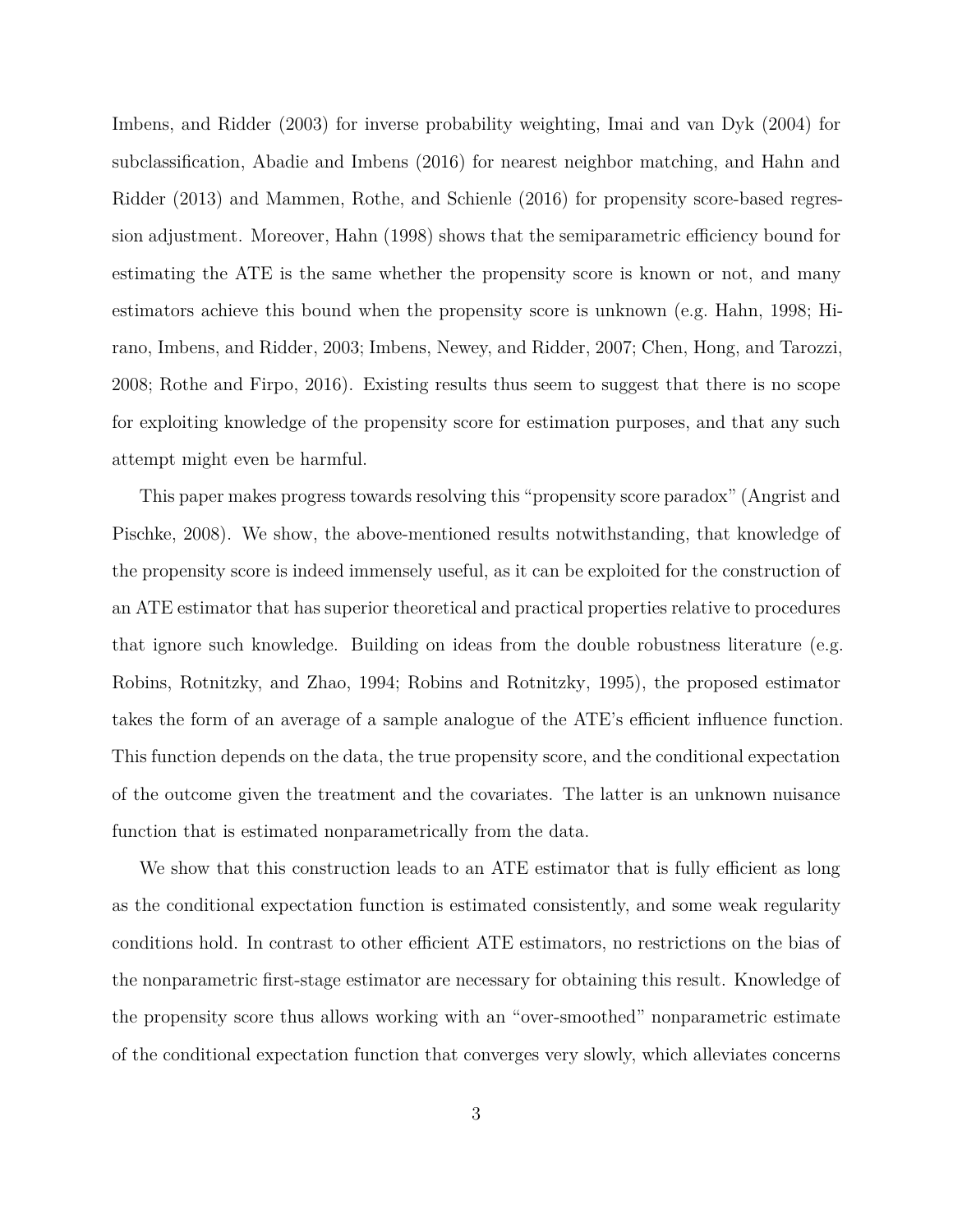about the "curse of dimensionality" in settings with many covariates (cf. Robins and Ritov, 1997; Angrist and Hahn, 2004). This shows that knowing the propensity score not only serves as a dimension reduction device for the purpose of identification, but also for the purpose of efficient ATE estimation. To the best of our knowledge, this point seems to be new in the literature.

We also show that inference based on a simple estimate of the asymptotic variance of our estimator remains valid even if the conditional expectation function is estimated inconsistently. In this case our proposed ATE estimator becomes inefficient, but it remains consistent and asymptotically normal, and the variance estimate that we propose remains consistent as well. Inference also remains valid if the estimate of the conditional expectation is based on a parametric model, and the ATE estimator would be fully efficient if that parametric model was correctly specified. Knowledge of the propensity score thus allows for inference that is remarkably robust with respect to variation in the implementation details of the estimator of the conditional expectation function.

The remainder of the paper is structured as follows. In the new section, we introduce the model, review some existing estimation approaches, and introduce the new estimator. In Section 3, we derive its theoretical properties. Section 4 presents some simulation results, and Section 5 concludes. All proofs are collected in the Appendix.

#### 2. ESTIMATION WITH KNOWLEDGE OF THE PROPENSITY SCORE

In this section we first introduce the model and review some existing results on ATE estimation under unconfoundedness, and then introduce the proposed estimator for settings where the propensity score is known, and describe the rationale behind it.

2.1. **The Model.** We are interested in estimating the effect of a binary treatment on some economic outcome based on a random sample of *n* units from a large population. For each unit *i*, we observe the outcome  $Y_i \in \mathcal{Y} \subset \mathbb{R}$ , a treatment indicator  $T_i \in \{0, 1\}$ , with  $T_i = 1$  if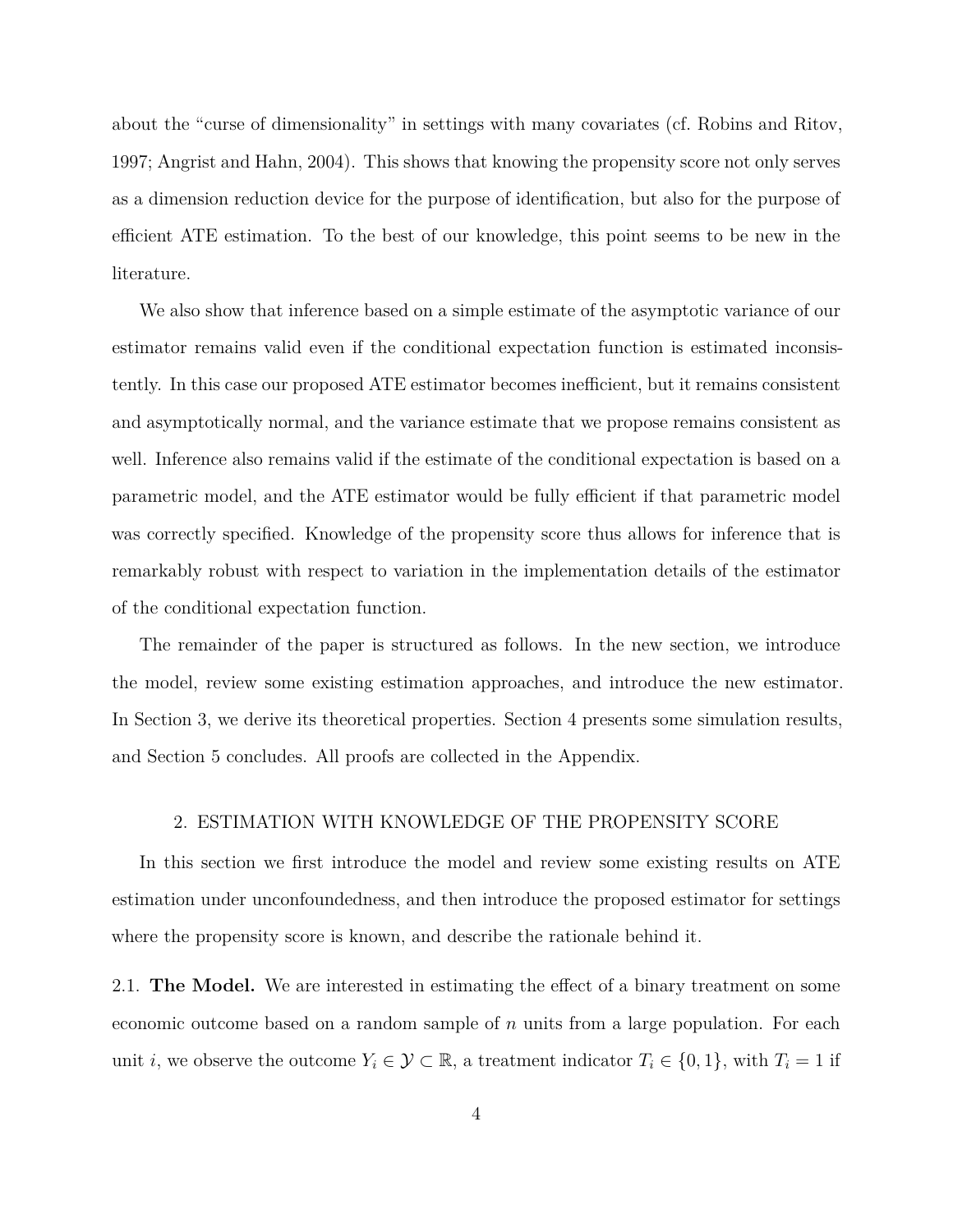unit *i* is treated and  $T_i = 0$  otherwise, and a vector of covariates  $X_i \in \mathcal{X} \subset \mathbb{R}^d$ . We define  $Y_i(1)$  and  $Y_i(0)$  as the potential outcomes of unit *i* with and without receiving the treatment. respectively, so that the observed outcome satisfies  $Y_i = Y_i(T_i)$ . The parameter of interest is the average treatment effect

$$
\tau = \mathbb{E}(Y_i(1) - Y_i(0)).
$$

Following Rosenbaum and Rubin (1983), the treatment assignment is assumed to be unconfounded, or independent of the potential outcomes conditional on the covariates. We also assume that the propensity score function  $\pi(x) = P(T_i = 1 | X_i = x)$  is bounded away from zero and one, and known to the analyst.

**Assumption 1.** *(i)*  $Y_i(1), Y_i(0) \perp T_i | X_i$  *almost surely; (ii)*  $\epsilon \leq \pi(X_i) \leq 1 - \epsilon$  *almost surely, for some*  $\epsilon > 0$ *;* (*iii)* the propensity score function  $\pi(x)$  *is known.* 

Assumption 1(i)–(ii) are standard in the treatment effects literature. The former condition implies that adjusting for  $X_i$  eliminates all biases due to confounding in comparisons between treated and untreated units, whereas the latter condition ensures that there are both treated and untreated units in every region of the support  $\mathcal X$  of the covariates. Khan and Tamer (2010) point out that without Assumption 1(ii) no regular estimator of  $\tau$  might exist. Assumption 1(iii) is natural in the context of randomized experiments, where the propensity score is specified by the study design. Assuming that the propensity score is known is generally difficult to justify with observational data, but it could be a reasonable approximation for example in settings where there is a large additional data set with information on treatment assignments and covariates, such that sampling uncertainty about the estimated value of the propensity score effectively becomes negligible.

2.2. **Previous Results.** Estimation of ATEs under unconfoundedness has been widely considered in the program evaluation literature with and without the assumption that the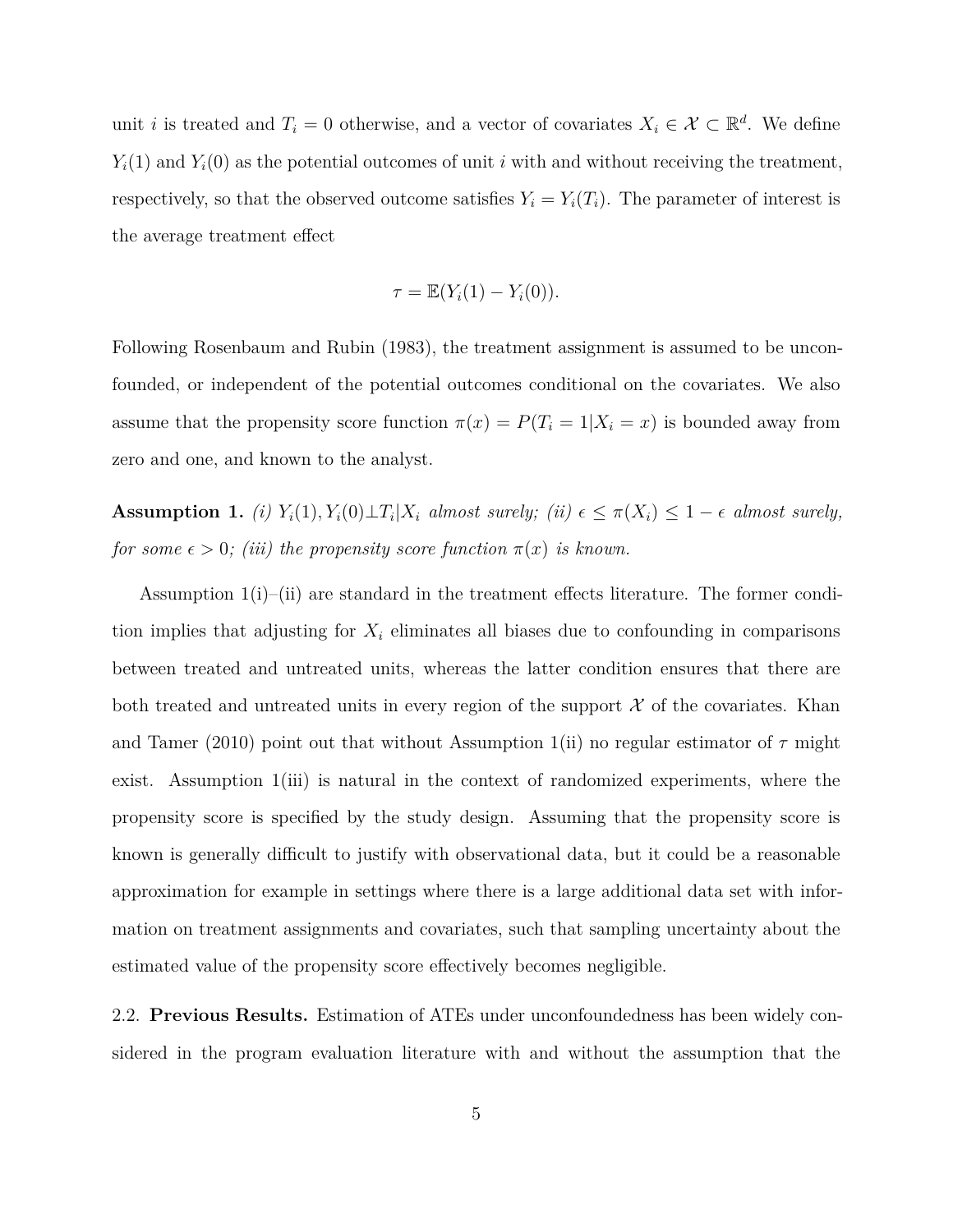propensity score is known; and the problem also has close analogues in the literature on missing data. Let  $\mu(t, x) = \mathbb{E}(Y_i | T_i = t, X_i = x)$  and  $\sigma^2(t, x) = \mathbb{V}(Y_i | T_i = t, X_i = x)$ be the conditional expectation and variance, respectively, of  $Y_i$  given  $T_i = t$  and  $X_i = x$ . Hahn (1998) shows that under Assumption 1(i)–(ii) the semiparametric efficiency bound for estimating  $\tau$  is given by

$$
V_{\text{eff}} = \mathbb{E}\left(\frac{\sigma^2(1, X_i)}{\pi(X_i)} + \frac{\sigma^2(0, X_i)}{1 - \pi(X_i)}\right) + \mathbb{V}(\mu(1, X_i) - \mu(1, X_i)),
$$

and that the corresponding efficient influence function is given by  $\psi_i(\pi,\mu) - \tau$ , where

$$
\psi_i(\pi,\mu) = \frac{T_i Y_i}{\pi(X_i)} - \frac{(1-T_i)Y_i}{1-\pi(X_i)} - (T_i - \pi(X_i)) \left( \frac{\mu(1,X_i)}{\pi(X_i)} - \frac{\mu(0,X_i)}{1-\pi(X_i)} \right),
$$

so that  $V_{\text{eff}} = \mathbb{V}(\psi_i(\pi,\mu))$ . This means that the asymptotic variance of any regular estimator  $\hat{\tau}$  of  $\tau$  is bounded from below by  $V_{\text{eff}}$ , and any regular estimator whose asymptotic variance achieves the bound is such that

$$
\sqrt{n}(\hat{\tau} - \tau) = \frac{1}{\sqrt{n}} \sum_{i=1}^{n} (\psi_i(\pi, \mu) - \tau) + o_P(1) \stackrel{d}{\to} N(0, V_{\text{eff}}).
$$
 (2.1)

Hahn (1998) also shows that additionally imposing Assumption 1(iii) does not change the semiparametric efficiency bound for estimating  $\tau$ , and thus knowledge of the propensity score cannot be used to construct a regular estimator whose asymptotic variance is strictly smaller than  $V_{\text{eff}}$ .

A number of estimators that reach the semiparametric efficiency bound, and thus satisfy the representation (2.1), under certain regularity conditions have been proposed in the literature.<sup>1</sup> These estimators require nonparametric estimation of an unknown function, typically either the conditional expectation function or the propensity score. Hahn (1998),

<sup>&</sup>lt;sup>1</sup>In addition, there are many empirical strategies for estimating ATEs that generally do not achieve the semiparametric efficiency bound, but that are nevertheless popular in practice for various reasons. Examples include different forms of matching, among many others; see Imbens (2004) or Imbens and Wooldridge (2009) for further details.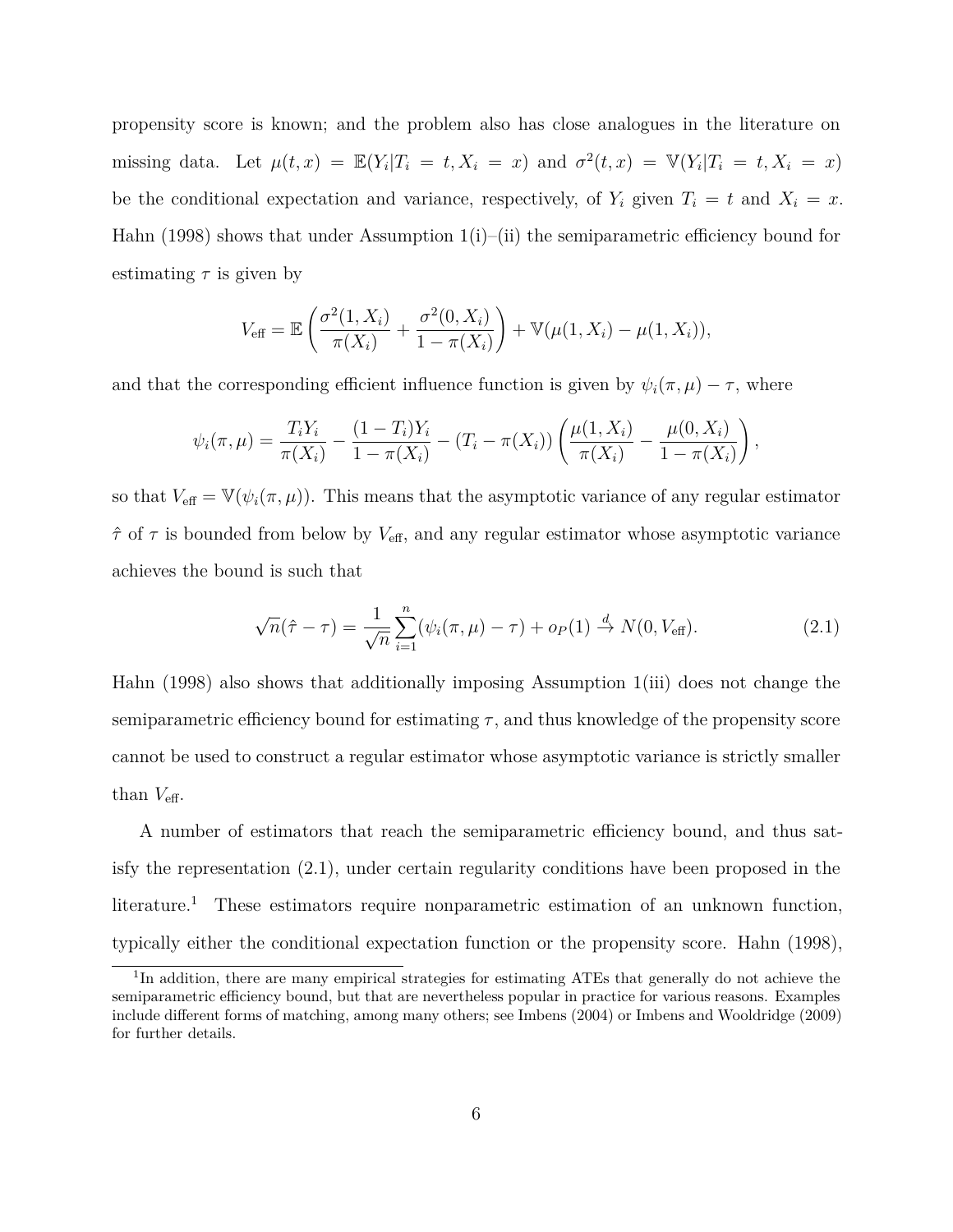Imbens, Newey, and Ridder (2007) and Chen, Hong, and Tarozzi (2008) consider regression adjustment estimators (sometimes also called imputation estimators) of the form

$$
\hat{\tau}_{reg} = \frac{1}{n} \sum_{i=1}^{n} (\hat{\mu}(1, X_i) - \hat{\mu}(0, X_i)),
$$

with Imbens, Newey, and Ridder (2007) and Chen, Hong, and Tarozzi (2008) estimating  $\mu(t, \cdot)$  directly through a nonparametric regression of  $Y_i$  on  $X_i$  in the subgroup with  $T_i = t$ , and Hahn (1998) using more indirect estimators of the form  $\hat{\mu}(1, X_i) = \hat{\mathbb{E}}(Y_i T_i | X_i) / \hat{\pi}(X_i)$ and  $\hat{\mu}(0, X_i) = \mathbb{E}(Y_i(1 - T_i)|X_i)/(1 - \hat{\pi}(X_i))$ . Hirano, Imbens, and Ridder (2003) propose an inverse probability weighting estimator, which weights outcomes by the inverse of the estimated propensity score:

$$
\hat{\tau}_{\text{ipw}} = \frac{1}{n} \sum_{i=1}^{n} \left( \frac{T_i Y_i}{\hat{\pi}(X_i)} - \frac{(1 - T_i) Y_i}{1 - \hat{\pi}(X_i)} \right).
$$

Rothe and Firpo  $(2016)$  study a nonparametric version of the double robust estimator<sup>2</sup> of Robins, Rotnitzky, and Zhao (1994) or Robins and Rotnitzky (1995), which is of the form:

$$
\hat{\tau}_{\rm dr} = \frac{1}{n} \sum_{i=1}^{n} \left( \frac{T_i Y_i}{\hat{\pi}(X_i)} - \frac{(1 - T_i) Y_i}{1 - \hat{\pi}(X_i)} - (T_i - \hat{\pi}(X_i)) \left( \frac{\hat{\mu}(1, X_i)}{\hat{\pi}(X_i)} - \frac{\hat{\mu}(0, X_i)}{1 - \hat{\pi}(X_i)} \right) \right);
$$

This estimator can be written as  $\hat{\tau}_{dr} = (1/n) \sum_{i=1}^n \psi_i(\hat{\pi}, \hat{\mu})$ , and is thus a sample average of a sample analogue of the efficient influence function. Robins, Rotnitzky, and Zhao (1994) and Robins and Rotnitzky (1995) show that this estimator also reaches the semiparametric efficiency bound if estimates of both the propensity score and the conditional expectation function are based on correctly specified parametric models, a property to which they refer as *local* efficiency.<sup>3</sup> We remark that all the aforementioned estimators are affected by the "curse" of dimensionality", in the sense that ever-stricter regularity conditions need to be imposed

 $2$ See Cattaneo (2010) for an earlier use of this construction in a settings with a multi-valued treatment.

<sup>&</sup>lt;sup>3</sup>The eponymous property of doubly robust estimators is that they remain  $\sqrt{n}$ -consistent and asymptotically normal if only one of the parametric specifications is correct, although they are no longer efficient in this case.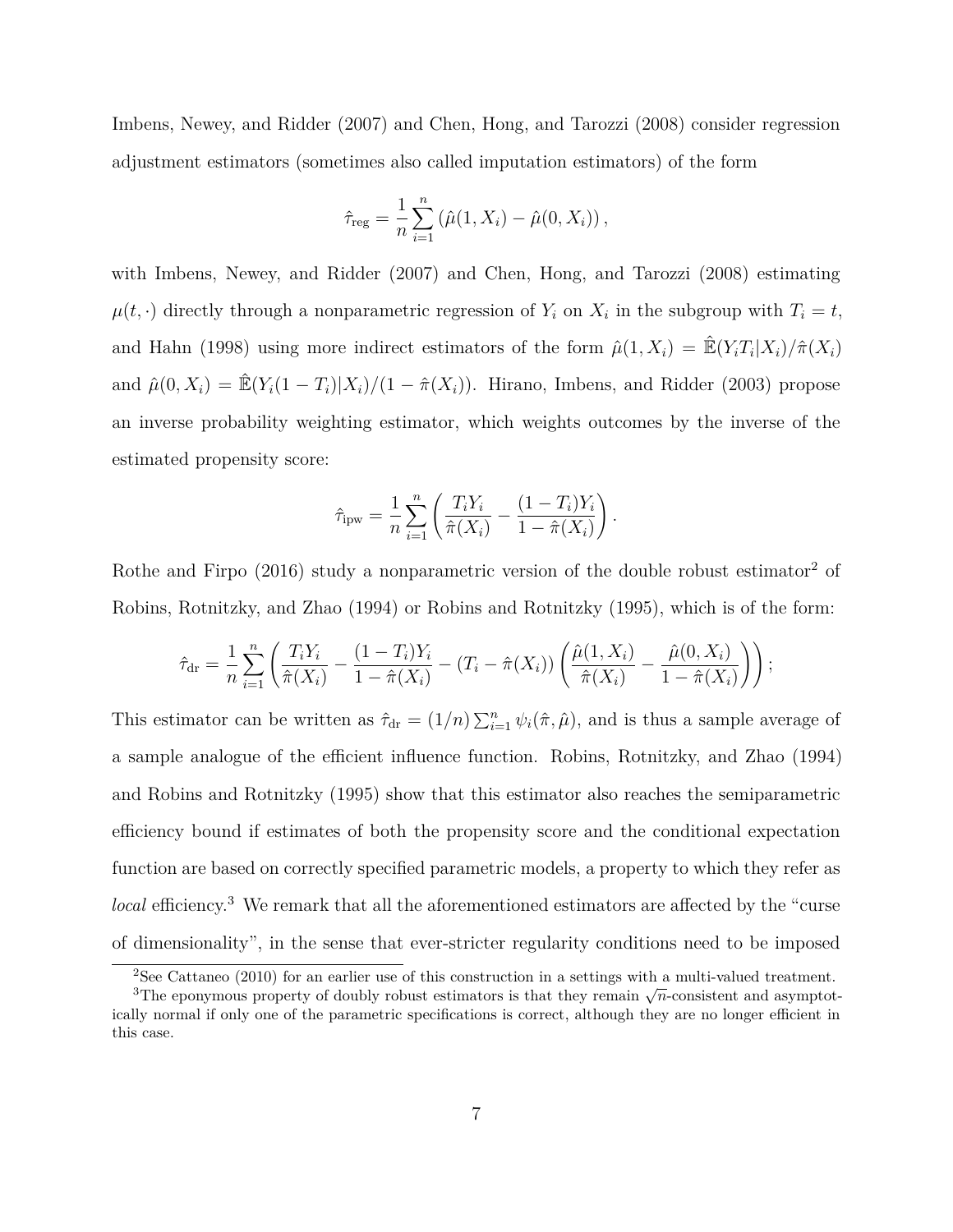in settings with multiple covariates in order for these estimators to reach the semiparametric efficiency bound, albeit to a different extent.

2.3. **A New Estimator.** Any of the estimators described in the previous subsection can also be used when the propensity score is known by simply ignoring such knowledge, and continues to reach the semiparametric efficiency bound in this case. Moreover, most ATE estimators that involve an estimate of the propensity score become less efficient when said estimate is replaced with the true propensity score. This is the case for the inverse probability weighting estimator, for example, but also for other estimators not explicitly mentioned in the previous subsection (e.g. Hahn, 1998; Imai and van Dyk, 2004; Abadie and Imbens, 2016).

It does not seem to be much appreciated in the economics literature, however, that this is not the case for *all* ATE estimators that use an estimate of the propensity score. In particular, the doubly robust estimator remains efficient if the true value of the propensity score is used instead of an estimate; see below for details. We denote this estimator by

$$
\hat{\tau}_{\rm kps} = \frac{1}{n} \sum_{i=1}^{n} \psi_i(\pi, \hat{\mu}),
$$

where the subscript "kps" stands for "known propensity score", and we refer to it as the KPS estimator in the following.

We consider this estimator for the use in settings where the propensity score is known. Like the regression adjustment estimators, the KPS estimator also uses on an estimate  $\hat{\mu}$  of the conditional expectation function  $\mu$ , which we propose to obtain by running nonparametric regressions of  $Y_i$  on  $X_i$  separately in the subpopulations of treated and untreated units. We do not require the estimator  $\hat{\mu}$  to be of a particular type otherwise. Instead, our main results below are derived under "high-level" conditions that hold for all commonly used nonparametric regression methods, such as local polynomial regression or series estimation,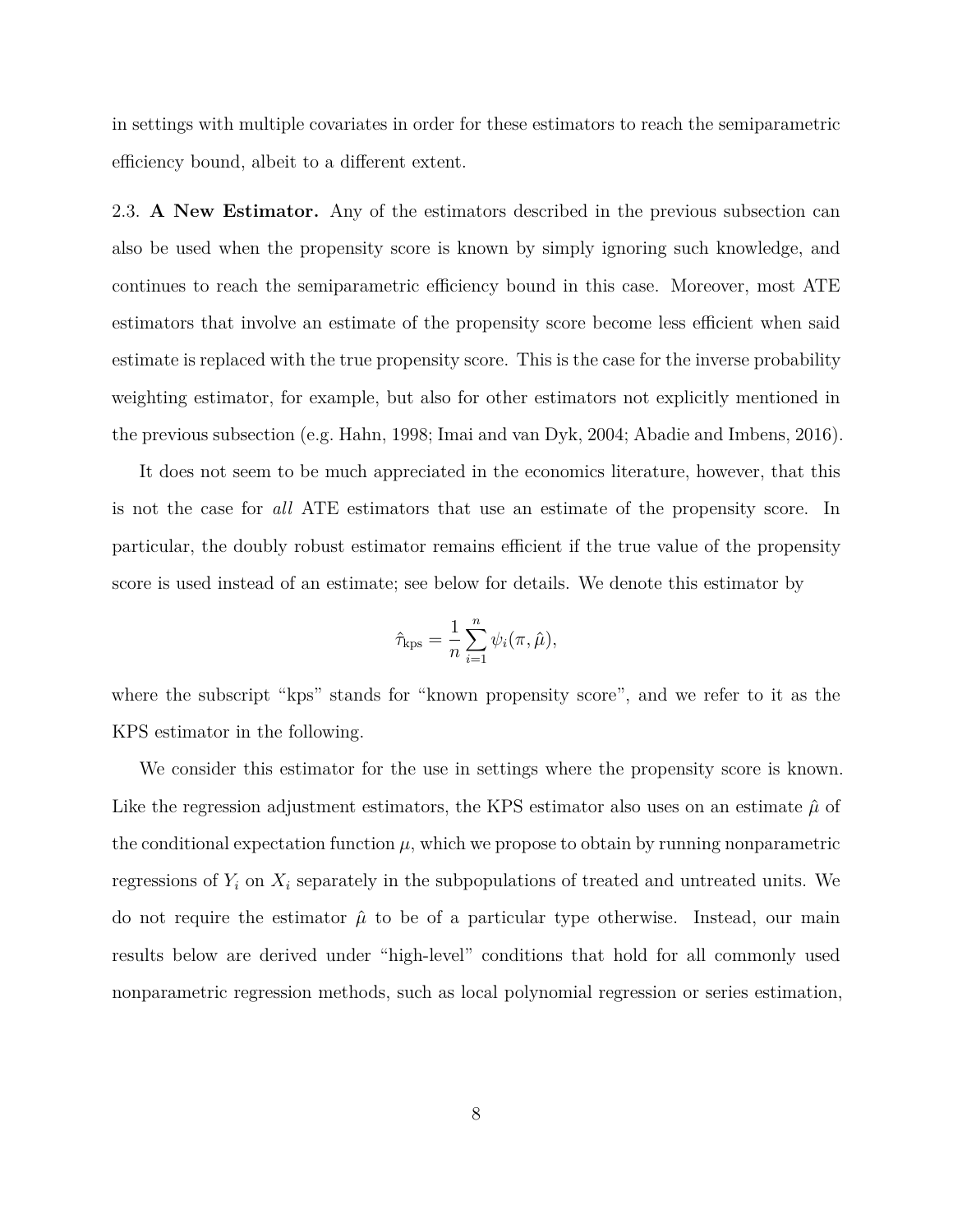under weak regularity conditions. We also define

$$
\hat{V}_{\text{kps}} = \frac{1}{n} \sum_{i=1}^{n} (\psi_i(\pi, \hat{\mu}) - \hat{\tau}_{\text{kps}})^2,
$$

which is going to be a suitable estimate of the asymptotic variance of  $\hat{\tau}_{\text{kps}}$  in great generality for reasons outlined below.

2.4. **Rationale Behind the KPS Estimator.** Since  $\hat{\tau}_{\text{kps}}$  takes the form of the sample average of an estimate of the efficient influence function, following Newey (1994, Proposition 3) we expect that  $\hat{\tau}_{\text{kps}}$  satisfies the representation (2.1), and thus achieves the semiparametric efficiency bound, under certain regularity conditions; just like the estimators described in Section 2.2. While using the KPS estimator does thus not yield an improvement in terms of first order asymptotic variance relative to existing methods, we argue that this estimator is nevertheless preferable in settings where the propensity score is known. This is due to its better *second order* asymptotic properties, which translate into substantial improvements in finite sample performance.

While we explain this point formally in the next section, it is nevertheless useful to consider an overview of the argument. Let  $R_n(t) = t - (1/n) \sum_{i=1}^n \psi_i(\pi, \mu)$ , and note that a necessary and sufficient condition for any regular estimator  $\hat{\tau}$  of  $\tau$  to reach the semiparametric efficiency bound is that  $|R_n(\hat{\tau})| = o_P(n^{-1/2})$ . For the estimators described in Section 2.2, this condition is achieved through assumptions that imply a high degree of accuracy of the nonparametric estimate of the respective nuisance function.<sup>4</sup> Typical requirements include a uniform rate of convergence that is faster than  $n^{-1/4}$ , which implies that both the bias and the variance of the nonparametric estimate are "sufficiently" small. As pointed out for example by Linton (1995) or Robins and Ritov (1997), asymptotic approximations based on such conditions can be fragile in practice, especially in settings with many covariates.

<sup>4</sup>Such assumptions are commonly made in the literature on the properties of "two-step" estimators that depend on a nonparametrically estimated function; see for example Newey (1994), Newey and McFadden (1994), Chen, Linton, and Van Keilegom (2003), or Ichimura and Lee (2010).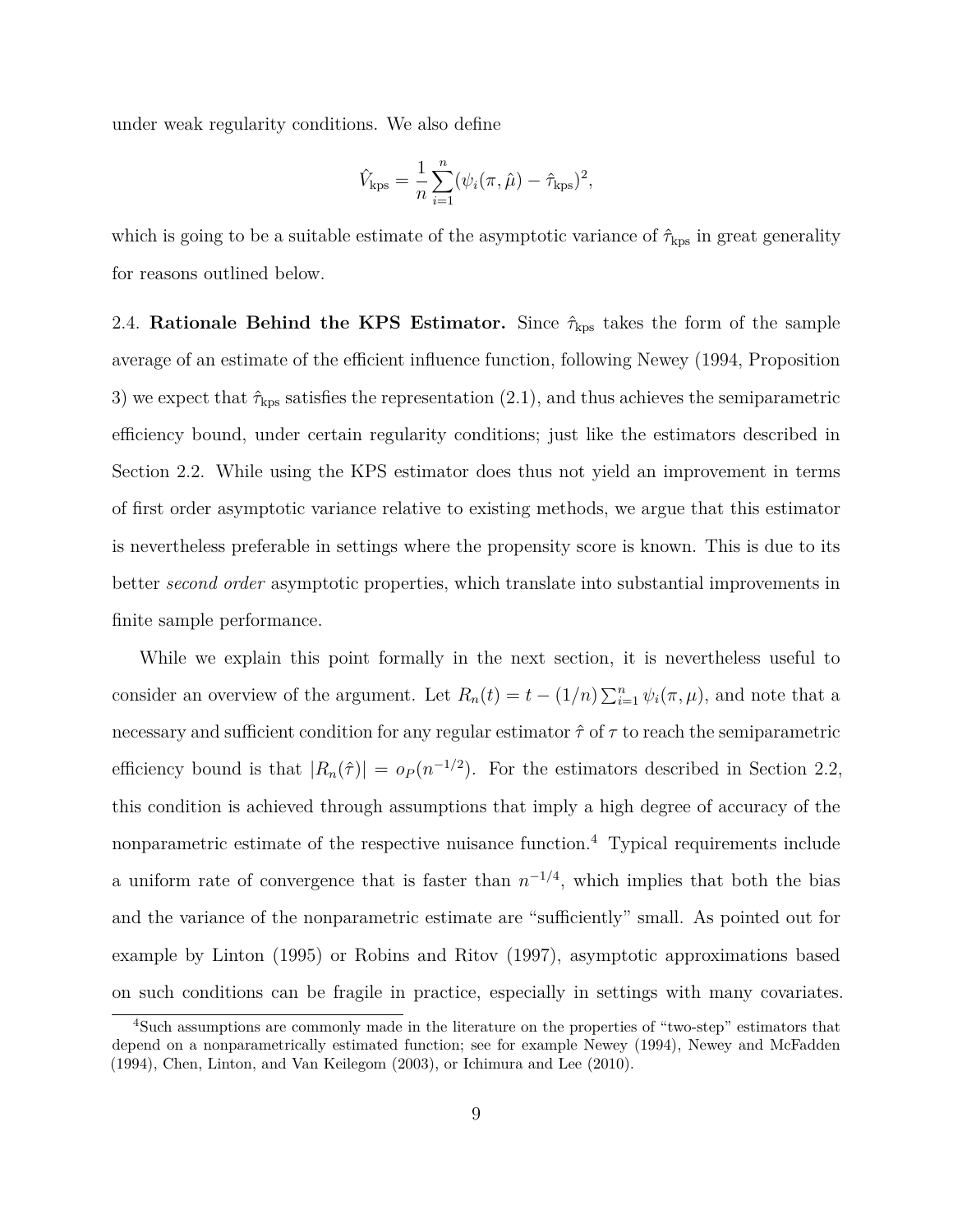Correspondingly, the finite sample behavior of the estimators described in Section 2.2 can differ substantially from the predictions of first order asymptotic theory (e.g. Angrist and Hahn, 2004; Rothe and Firpo, 2016).

Knowledge of the propensity score solves this problem if it is exploited properly. Below, we show for the KPS estimator it holds that  $|R_n(\hat{\tau}_{\text{kps}})| = o_P(n^{-1/2})$  *without* imposing restrictions on the rate at which the bias of  $\hat{\mu}$  tends to zero. This turns out to be the case in great generality, and not just for a particular nonparametric estimation method. The KPS estimator can thus be fully efficient even if  $\hat{\mu}$  converges arbitrarily slowly. Intuitively, this is because the KPS estimator is implicitly based on the moment condition  $g(\mu, \tau) = 0$ , where  $g(m, t) = \mathbb{E}(\psi_i(\pi, m) - t)$ , and this moment condition is very insensitive the variation in the conditional expectation function  $\mu$ , in the sense that  $\partial_m^k [g(m, \tau)]_{m=\mu} = 0$  for all  $k \in \mathbb{N}$ , where *∂*<sup>*k*</sup><sub>*m*</sub> is the *k*th order functional derivative operator with respect to *m*. That is, derivatives of the moment condition with respect to the nuisance function of *any order* are equal to zero. The KPS estimator then "inherits" the insensitivity of the moment condition, and is thus robust with respect to variation in the estimate of  $\mu$ .

#### 3. LARGE SAMPLE PROPERTIES

In this section, we first formally study the properties of  $\hat{\tau}_{\rm kps}$  under a set of general "highlevel" conditions on  $\hat{\mu}$ . We then derive some more specific results for the special case that  $\mu$  is estimated via local polynomial regression, and finally comment on the case where  $\hat{\mu}$  is based on a parametric specification of  $\mu$ .

3.1. **General Conditions.** Our first results concern the large sample properties of ˆ*τ*kps under general conditions on the properties of the estimator  $\hat{\mu}$ . The following notation is helpful for presenting them. For any class of functions M over  $\{0,1\} \times \mathcal{X}$ , let  $N_2(\epsilon,\mathcal{M})$ be the minimum number of  $\epsilon$ -brackets with respect to the  $L_2(P)$  norm needed to cover M, where for two functions  $u, l \in \mathcal{M}$  the set  $\{f \in \mathcal{M} : l(t,x) \leq f(t,x) \leq u(t,x) \}$  for all  $(t,x)$  is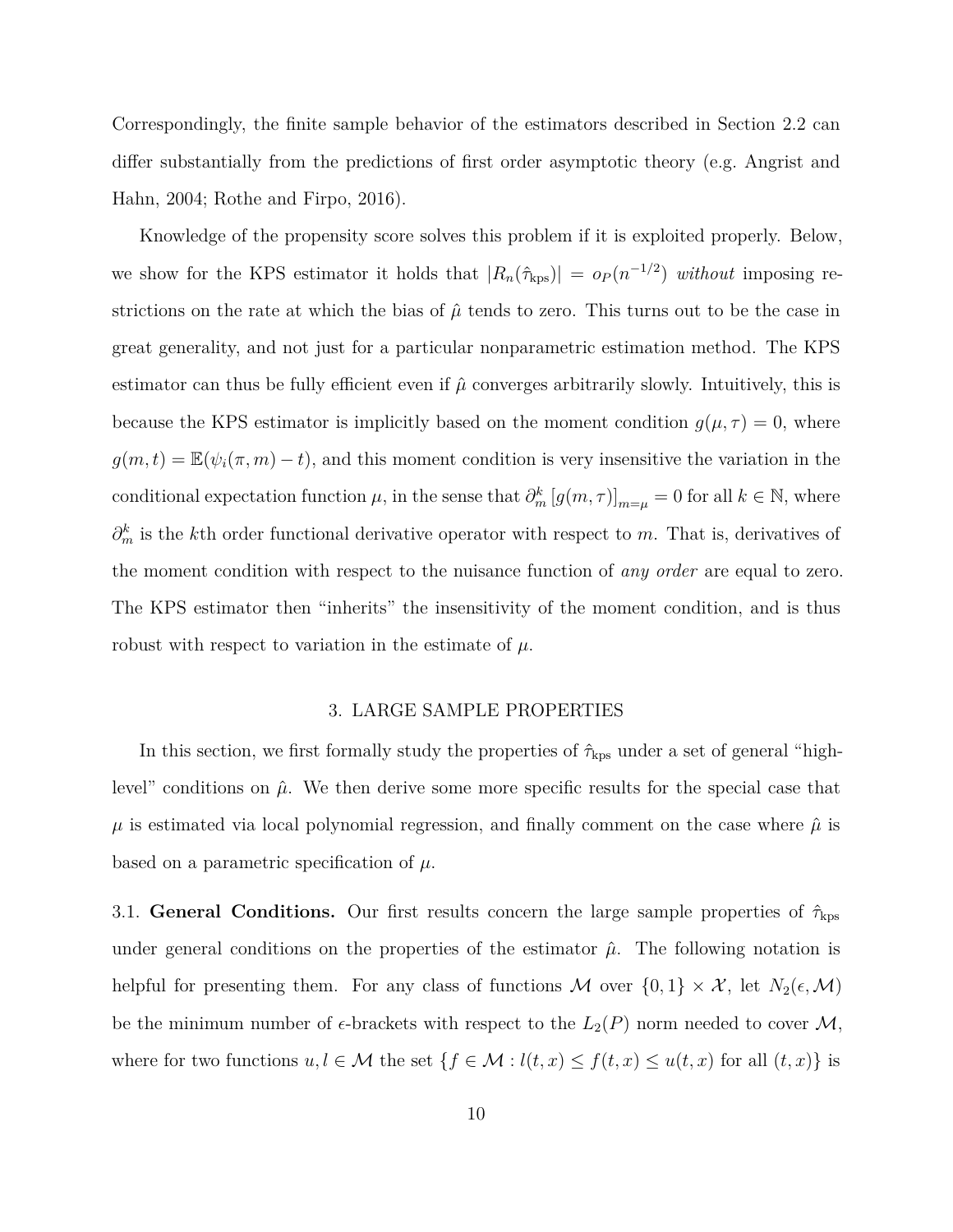called an  $\epsilon$ -bracket with respect to  $L_2(P)$  if  $\mathbb{E}((l(T_i, X_i) - u(T_i, X_i))^2) < \epsilon^2$ . We also write  $a(\eta) \lesssim b(\eta)$  for generic functions  $a, b$  if  $a(\eta) \leq Cb(\eta)$  for some constant *C* not depending on *η*, and for  $s = (s_1, \ldots, s_d)$  a vector of non-negative integers and  $|s| = \sum_{j=1}^d s_j$  the notation  $\partial_x^s m(t,x) = \partial_{x_1}^{s_1} \dots \partial_{x_d}^{s_d} m(t,x)$  denotes the partial derivatives with respect to *x* of a generic function *m*. All limits are taken as  $n \to \infty$ . We impose two "high level" assumptions about the estimator  $\hat{\mu}$ .

**Assumption 2.** *There exists a sequence*  $\mu_n$  *of non-random functions, a non-random function*  $\bar{\mu}$ , and sequences  $a_n = o(1)$  and  $b_n = o(1)$  of constants such that  $\|\hat{\mu} - \mu_n\|_{\infty} = O_P(a_n)$  and  $\|\mu_n - \bar{\mu}\|_{\infty} = O(b_n).$ 

The idea behind this assumption is to put  $\bar{\mu} = \mu$ , and to define the function  $\mu_n$  as the sum of the true conditional expectation function  $\mu$  and the asymptotic bias of the respective nonparametric estimator. With such a choice of  $\bar{\mu}$  and  $\mu_n$ , Assumption 2 simply requires that the stochastic part and the bias of  $\hat{\mu}$  converge to zero uniformly, and denotes the corresponding rates by  $a_n$  and  $b_n$ , respectively. Uniform convergence results for nonparametric regression estimators are widely available in the literature; see e.g. Newey (1997) for series estimators and Masry (1996) for local polynomial regression. For reasons that will become clear below, we also want to allow for the case that  $\hat{\mu}$  is potentially inconsistent. This means that  $\bar{\mu} \neq \mu$ , and then the assumption only implies uniform convergence of  $\hat{\mu}$  to a non-random probability limit, with  $a_n$  and  $b_n$  denoting the rates at which the stochastic part and the "pseudo-bias" tend to zero, respectively.

**Assumption 3.** *There exists a sequence*  $\mathcal{M}_n$  *of function classes such that*  $P(\hat{\mu} - \mu_n \in \mathcal{M}_n) =$  $1 + o(1)$  and  $N_2(\epsilon, \mathcal{M}_n^*) \le \exp(\epsilon^{-\alpha} c_n)$  for  $\alpha \in (0, 2)$ , a sequence of constants  $c_n = o(a_n^{\alpha-2})$ , *and all*  $\epsilon < a_n$ , where  $\mathcal{M}_n^* = \mathcal{M}_n \cap \{m \in \mathcal{M}_n : ||m - \mu_n||_{\infty} \le a_n\}$ 

This assumption states that the estimator  $\hat{\mu}$  takes values in a function class whose entropy with bracketing (which is defined as the natural logarithm of the covering number) does not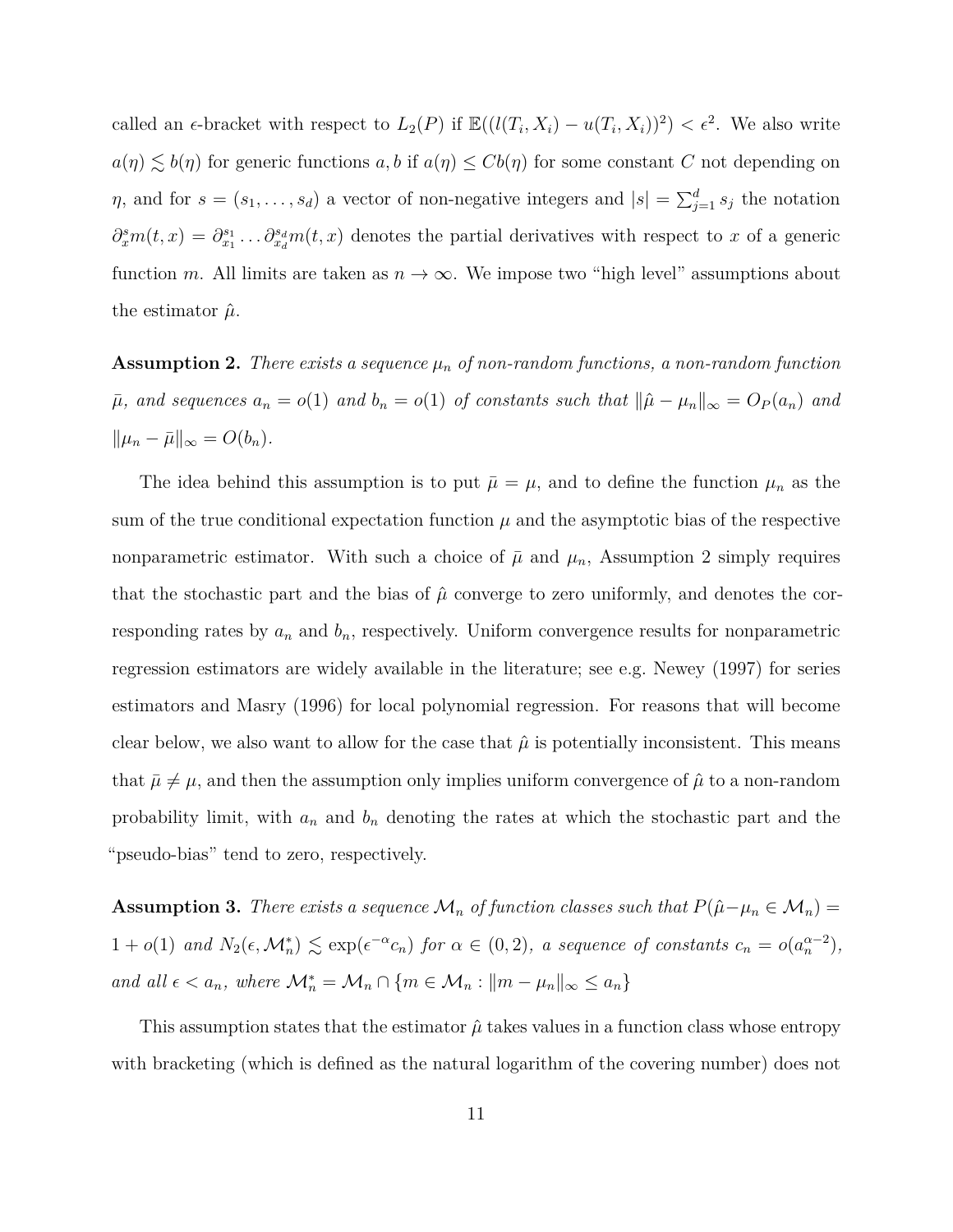grow too quickly as the sample size increases. Entropy restrictions of this type are commonly found in the literature on semiparametric two-step estimation. As explained below, this assumption does imply restrictions on the rate  $a_n$  of the stochastic component of  $\hat{\mu}$ , but it implies no restrictions on  $b_n$ . For most nonparametric estimators, it is natural to take  $\mathcal{M}_n$  as a smoothness class, such as that of functions with bounded partial derivatives up to a particular order.<sup>5</sup> The role of Assumption 3 is to ensure that the estimator  $\hat{\mu}$  is such that there is no overfitting of the data, by requiring that it takes values in a class whose elements cannot be "too complex"; see e.g. van der Vaart (1998) for further details on the interpretation of restrictions on covering numbers.

Under our assumptions, we obtain the following result about the large sample properties of the KPS estimator and the corresponding variance estimate.

**Theorem 1.** *Suppose that Assumptions 1–3 hold. Then*

$$
\sqrt{n}(\hat{\tau}_{\rm kps} - \tau) \stackrel{d}{\to} N(0, \mathbb{V}(\psi_i(\pi, \bar{\mu}))) \quad \text{and} \quad \hat{V}_{\rm kps} = \mathbb{V}(\psi_i(\pi, \bar{\mu})) + o_P(1).
$$

*If in addition*  $\bar{\mu} = \mu$ *, then*  $\mathbb{V}(\psi_i(\pi, \bar{\mu})) = V_{\text{eff}}$  *and thus*  $\hat{\tau}_{\text{kps}}$  *reaches the semiparametric efficiency bound.*

The theorem shows that  $\hat{\tau}_{\rm kps}$  is  $\sqrt{n}$ -consistent for  $\tau$ , asymptotically normal, asymptotically unbiased, and that it reaches the semiparametric efficiency bound if  $\hat{\mu}$  consistently estimates  $\mu$ . It also shows that the simple variance estimator  $\hat{V}_{\text{kps}}$  is consistent, which implies the validity of standard large sample methods for inference. What is remarkable relative to analogous results for other efficient estimators of  $\tau$ , however, is that Theorem 1 holds without any restrictions on the rate  $b_n$  at which the bias of  $\hat{\mu}$  tends to zero. We can therefore satisfy Assumptions 2 and 3 by choosing an estimator  $\hat{\mu}$  that sufficiently "over-smooths"

<sup>&</sup>lt;sup>5</sup>The assumption also allows  $\mathcal{M}_n$  to consist of the sum of one potentially non-smooth function and other functions from a smoothness class. This extension allows us to deal with settings where the bias of  $\hat{\mu}$  is not a smooth function itself.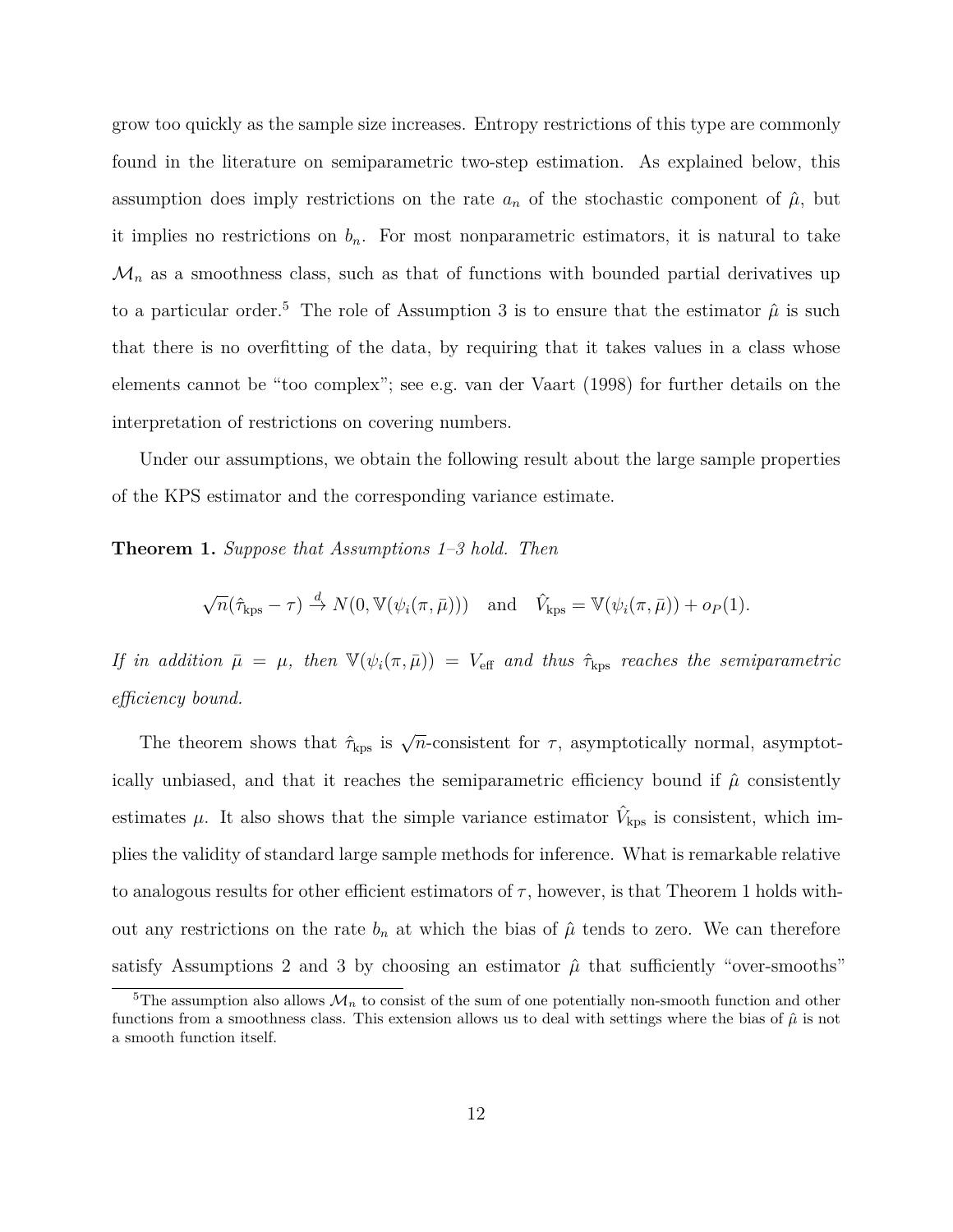the data, since for all commonly used nonparametric regression estimators increasing the amount of smoothing increases the rate of convergence of the stochastic part and decreases the "complexity" of the estimated function.<sup>6</sup> The fact that more smoothing also slows down the rate at which the bias tends to zero, which would be a problem for other estimators, is of no concern in our setting. The following example further illustrates this point.

**Example 1.** *Suppose that*  $X \subset \mathbb{R}^d$  *is compact, and let*  $\mathcal{M}_n$  *be the collection of all functions m defined over*  $\{0,1\} \times \mathbb{X}$  *such that the partial derivatives of*  $m(t, \cdot)$  *up to order*  $l > d/2$  *are uniformly bounded by*  $c_n$  *for*  $t = 0, 1$ *. Then*  $N_2(\epsilon, \mathcal{M}_n^*) \leq \exp(\epsilon^{-d/l} c_n)$ *; see van der Vaart (1998, Example 19.9). Now suppose that there is a single continuously distributed covariate, and that µ*ˆ *is the local linear regression estimator with bandwidth h. Then by arguing as in Ojeda (2008) and Portier and Segers (2015) it follows that under standard regularity conditions one can choose a function*  $\mu_n$  *such that* 

$$
\|\partial_x^s \hat{\mu} - \partial_x^s \mu_n\|_{\infty} = O_P\left(\left(\frac{\log(n)}{nh^{1+2s}}\right)^{1/2}\right) \quad \text{for } s = 0, 1, 2, \quad \text{and} \quad \|\mu_n - \mu\|_{\infty} = O(h^2)
$$

*if*  $\mu(t, \cdot)$  has bounded second-order partial derivatives. Assumptions 2 and 3 then hold for example with  $l = 2$ ,  $\alpha = 1/2$ ,  $a_n = (nh^5/\log(n))^{-1/2}$ ,  $b_n = h^2$  and  $c_n = (nh/\log(n))^{-1/2}$  if  $h \propto n^{-\theta}$  *with*  $0 < \theta < 5/13$ *. That is, we only need that h does not tend to zero too quickly, but it is allowed to vanish arbitrarily slowly.*<sup>7</sup>

Theorem 1 thus implies that a estimator of the nuisance parameter  $\mu$  with very slowly vanishing bias suffices for constructing an efficient estimator of *τ* when the propensity score is known, whereas efficiency of the alternative estimators described in Section 2.2 generally

<sup>6</sup>With local polynomial regression, for example, increasing the bandwidth decreases the variance and leads to a more regular estimate. Similarly, the variance of a series estimator decreases if a smaller number of series terms is chosen, and the complexity of the estimated function is being reduced.

<sup>7</sup>A similar reasoning applies to higher-dimensional settings and local polynomial estimators of different order. It also implies to other estimation procedures like series estimators, for which Assumptions 2 and 3 can be shown to be satisfied whenever the number of series terms increases sufficiently slowly with the sample size.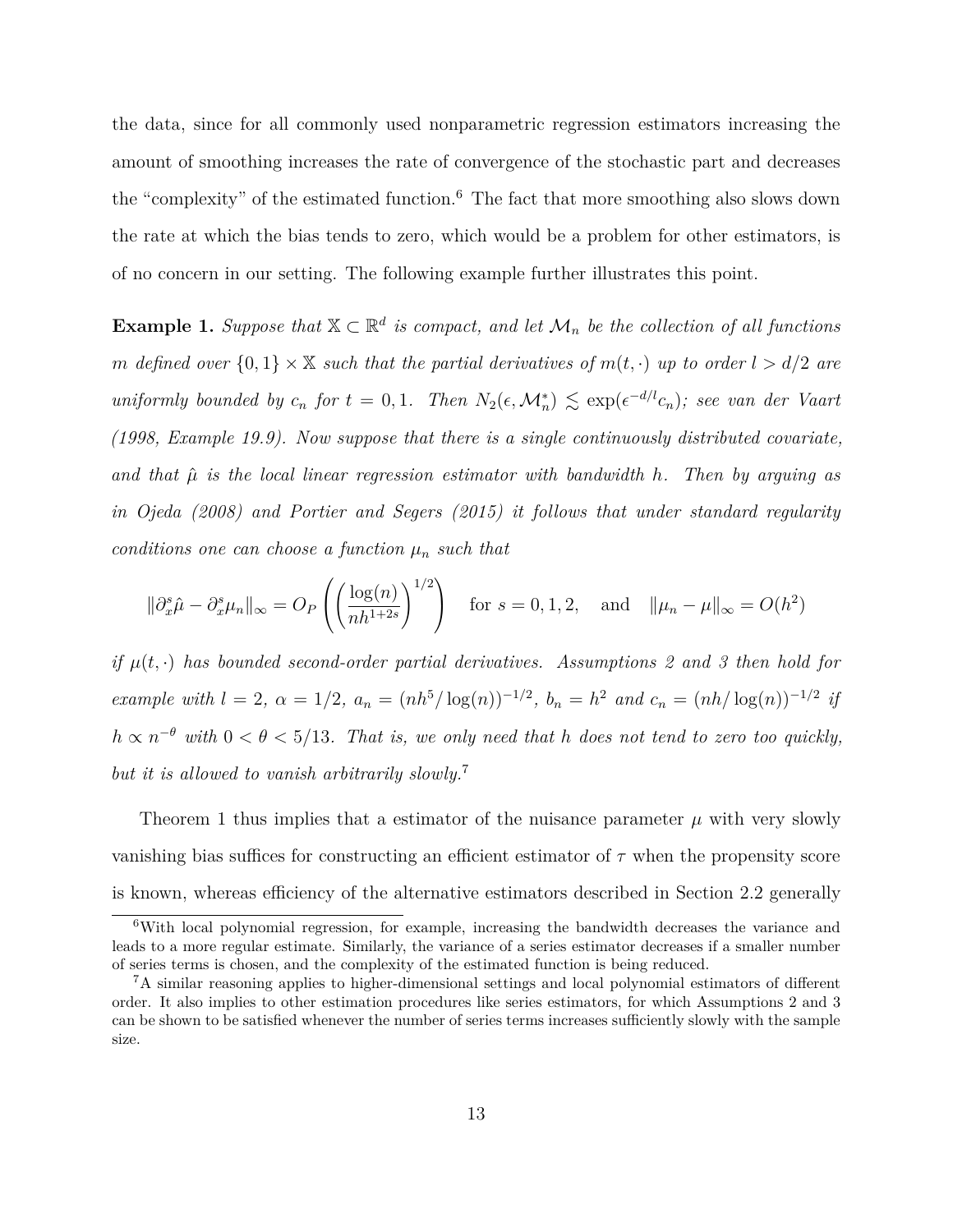requires the stochastic part *and* the bias of the respective nonparametric components to converge with a rate that is  $o(n^{-1/4})$ . As pointed out for example by Linton (1995) or Robins and Ritov (1997), asymptotic approximations to the distribution of some estimator that rely on the assumption of a very accurate nonparametric estimate of a nuisance function can be fragile in practice. For this reason, we expect inference based on Theorem 1 to more accurate in finite samples than inference based on alternative efficient estimators described in Section 2.2. This means for example that a standard confidence interval of the form

$$
\left[\hat{\tau}_{\rm kps} \pm 1.96 \times (\hat{V}_{\rm kps}/n)^{1/2}\right]
$$
\n(3.1)

should not only cover  $\tau$  with 95% probability asymptotically, but also that in finite samples the coverage level should be approximately correct and rather robust to variations in how the estimation of  $\mu$  is implemented. This is the type of improvement one can achieve from exploiting knowledge of the propensity score.

Theorem 1 also shows that the confidence interval (3.1) should remain approximately valid in finite samples if  $\hat{\mu}$  is such that its finite sample bias is very large. This is not *a priori* obvious, and it might at first seem like an abuse of asymptotics to leverage an approximation based on the fact that a bias term tends to zero asymptotically when in finite samples its magnitude is substantial. However, Theorem 1 covers the case that  $\bar{\mu} \neq \mu$ , which means that  $\hat{\mu}$  is inconsistent for  $\mu$ . While  $\hat{\tau}_{\rm kps}$  is no longer efficient in such a setting, it remains  $\sqrt{n}$ consistent for  $\tau$ , asymptotically normal, and asymptotically unbiased in this case; and the simple variance estimator  $\hat{V}_{\text{kps}}$  remains consistent for its asymptotic variance. We interpret this finding as a further robustness result regarding inference based on  $\hat{\tau}_{\mathrm{kps}}$ . Again, this is a rather unique feature for inference based on a treatment effect estimator, and it is obtained by exploiting knowledge of the propensity score.

3.2. **Local Polynomial Regression.** The result in Theorem 1 is based on deriving a bound on the difference between  $\sqrt{n}(\hat{\tau}_{\text{kps}} - \tau)$  and its asymptotically linear representation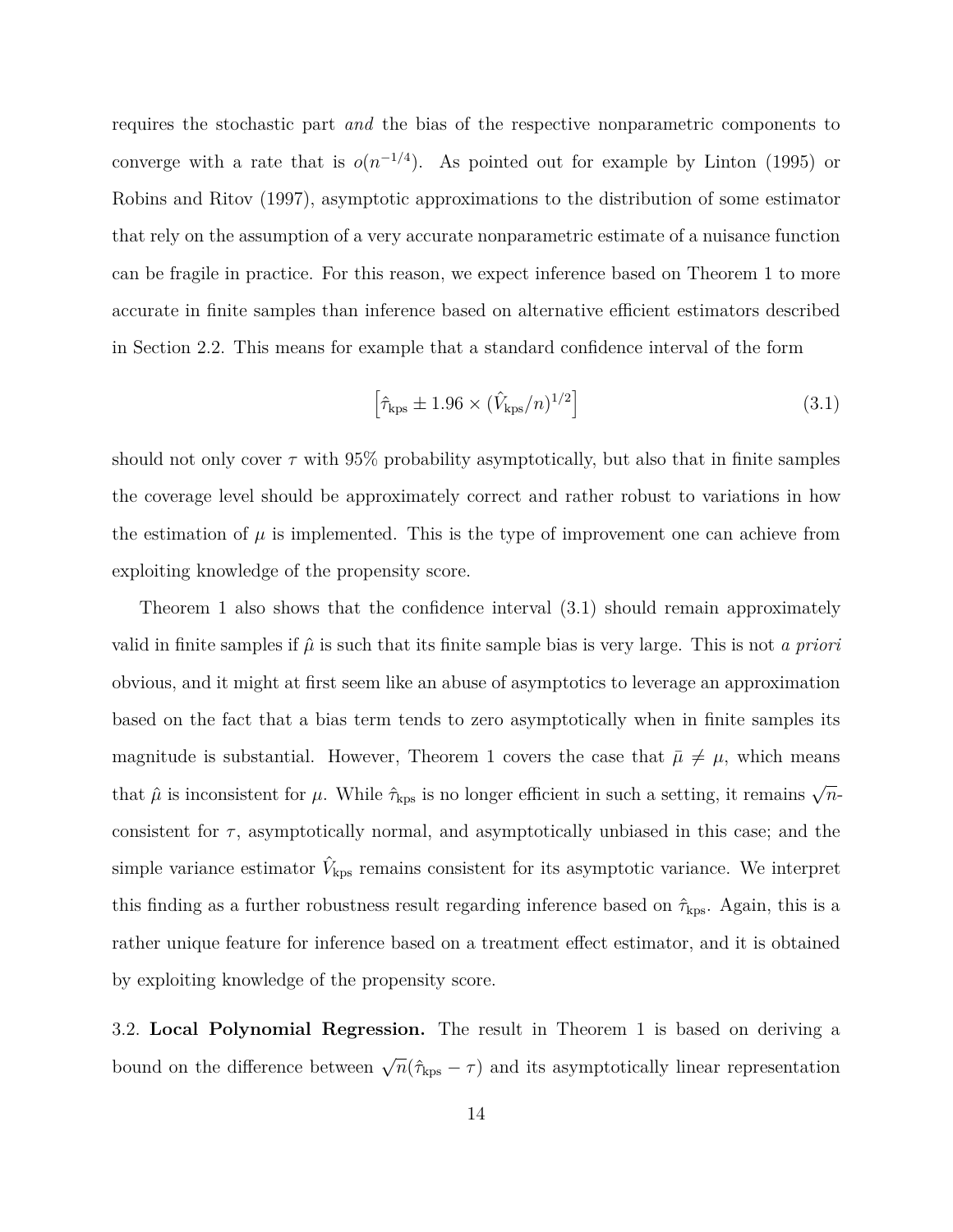using techniques from empirical process theory. For the case that  $\hat{\mu}$  consistently estimates  $\mu$ , that is  $\bar{\mu} = \mu$ , this bound is given by

$$
\sqrt{n}(\hat{\tau}_{\rm kps} - \tau) - \frac{1}{\sqrt{n}} \sum_{i=1}^{n} (\psi_i(\pi, \mu) - \tau) = O_P(c_n^{1/2} a_n^{1-\alpha/2}) + O_P(b_n).
$$

This is a "worst case" bound that is valid for all nonparametric estimators  $\hat{\mu}$ , including hypothetical or infeasible ones, as long as they satisfy the high level conditions laid out in Assumptions 2 and 3. For a specific nonparametric estimation procedure, this bound can generally be improved. This is illustrated in this subsection for the case that  $\hat{\mu}$  is obtained by local polynomial regression, carried out separately in the subpopulations of treated and untreated units.

Local polynomial regression is a class of kernel-based smoothers that has been studied extensively by Fan (1993), Ruppert and Wand (1994), Fan and Gijbels (1996) and others. It is well-known to have attractive bias properties relative to other kernel-based methods, such as the Nadaraya-Watson estimator. We use the following notation. For generic vectors  $b = (b_1, \ldots, b_d)$  and  $a = (a_{(0,\ldots,0)}, a_{(1,0,\ldots,0)}, \ldots, a_{(0,\ldots,0,l)})$ , let  $\mathcal{P}_{l,a}(b) = \sum_{0 \leq |s| \leq l} a_s b^s$  be a polynomial of order *l*, where  $\sum_{0 \leq |s| \leq l}$  denotes the summation over all *d*-vectors *s* of positive integers with  $0 \leq |s| \leq l$ . Also let K be a univariate probability density function, put  $K_h(b) = \prod_{j=1}^d K(b_j/h)/h$  for any bandwidth  $h \in \mathbb{R}_+$ , and define

$$
\hat{a}(t,x) = \underset{\alpha}{\text{argmin}} \sum_{i=1}^{n} (Y_i - \mathcal{P}_{l,\alpha}(X_i - x))^2 K_h(X_i - x) \mathbb{I}\{T_i = t\}.
$$

Then the *l*th order local polynomial estimator of  $\mu(t, x)$  is given by

$$
\hat{\mu}(t,x) = \hat{a}_{(0,...,0)}(t,x).
$$

Note that we are using the same bandwidth for each component of the covariate vector *X<sup>i</sup>* for notational convenience only, and that more general bandwidth choices are possible. The following assumption collects some regularity conditions that are standard in the literature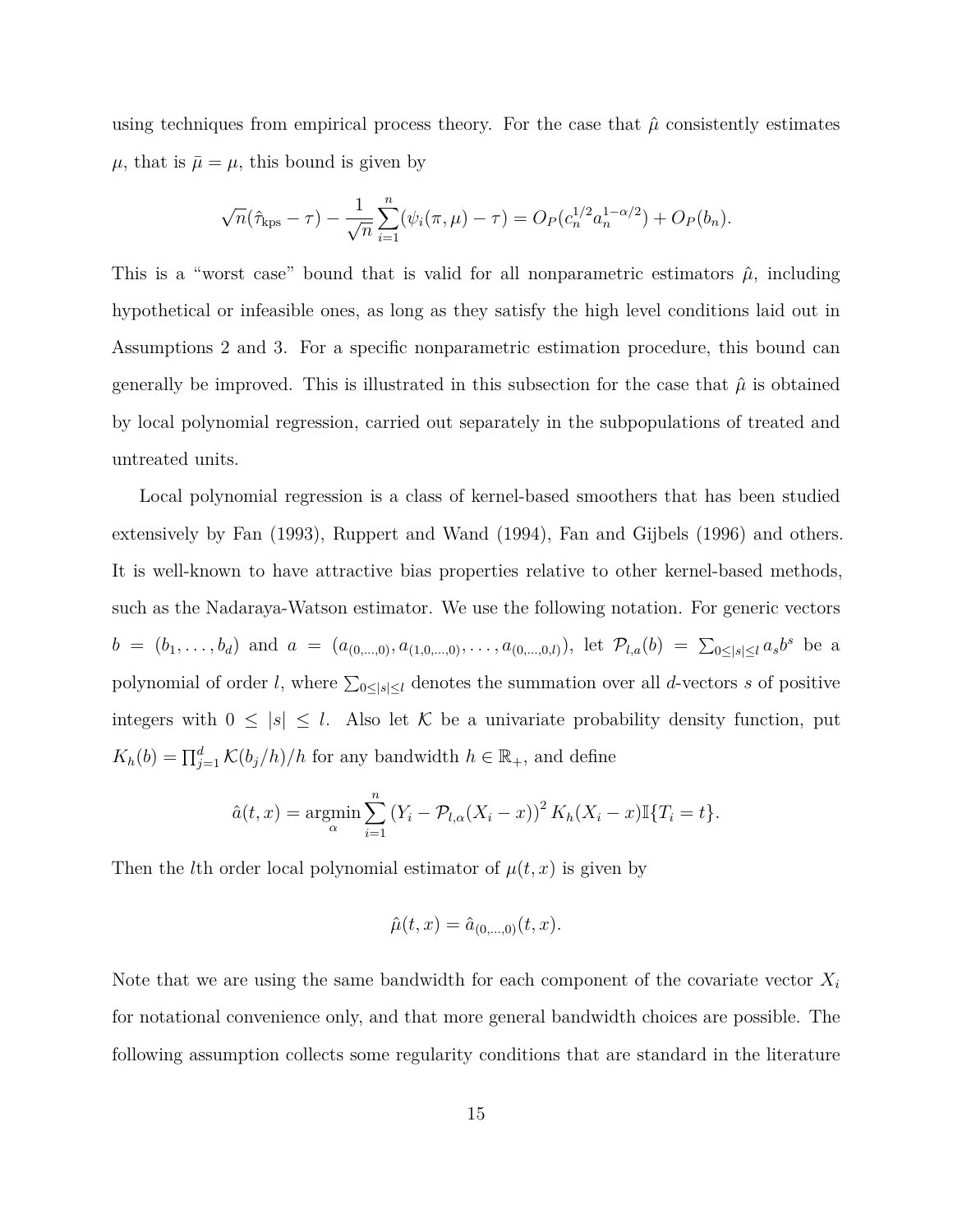on local polynomial regression.

**Assumption 4.** *(i)*  $X_i$  *is continuously distributed given*  $T_i = t$  *with compact and convex support for*  $t = 0, 1$ ; *(ii) the corresponding conditional density functions are bounded, have bounded first order derivatives, and are bounded away from zero, uniformly over the respective support;* (*iii*)  $\mu(t, \cdot)$  *is*  $(l + 1)$ *-times continuously differentiable for*  $t = 0, 1$ ; (*iv*)  $\sup_x \mathbb{E}(|Y_i|^{2+\delta} | T_i = t, X = x) < \infty$  for some constant  $\delta > 0$  and  $t = 0, 1$ ; (v) the ker*nel*  $K$  *is twice continuously differentiable, and such that*  $\int K(u)du = 1$ ,  $\int uK(u)du = 0$ ,  $\int |u^2 \mathcal{K}(u)| du < \infty$ , and  $\mathcal{K}(u) = 0$  for *u* not contained in some compact set.

Under this assumption, we obtain the following characterization of the second order terms of the estimator  $\hat{\tau}_{\text{kps}}$  if  $\mu$  is estimated by local polynomial regression.

**Theorem 2.** *Suppose that Assumptions 1 and 4 hold, and that the bandwidth h is such that*  $h \to 0$  and  $n^2 h^{3d} / \log(n)^3 \to \infty$  as  $n \to \infty$ . Then

$$
\sqrt{n}(\hat{\tau}_{\rm kps} - \tau) - \frac{1}{\sqrt{n}} \sum_{i=1}^{n} (\psi_i(\pi, \mu) - \tau) = O_P(h^{l+1}) + O_P(n^{-1/2}h^{-d/2}) = o_P(1).
$$

Theorem 2 substantially improves upon the result in Example 1. In particular, it implies that for ˆ*τ*kps to reach the semiparametric efficiency bound it is not necessary to require a degree of smoothness of  $\mu(t, \cdot)$  that depends on the dimensionality of the covariates. If  $\hat{\mu}$  is estimated by local linear regression, for example, the theorem shows that  $\sqrt{n}(\hat{\tau}_{\text{kps}} - \tau) \stackrel{d}{\rightarrow} N(0, V_{\text{eff}})$  irrespective of the value of *d* when  $\mu(t, \cdot)$  is only twice continuously differentiable and the bandwidth satisfies  $h \propto n^{-\theta}$  with  $0 < \theta < 2/(3d)$ . In this regard, the KPS estimator differs markedly from the other procedures discussed in Section 2.2, which all require higher-order differentiability conditions on the respective nuisance function in settings with many covariates in order to control the magnitude of the asymptotic bias of the respective nonparametric estimate. Knowledge of the propensity score therefore acts like a "dimension reduction" device.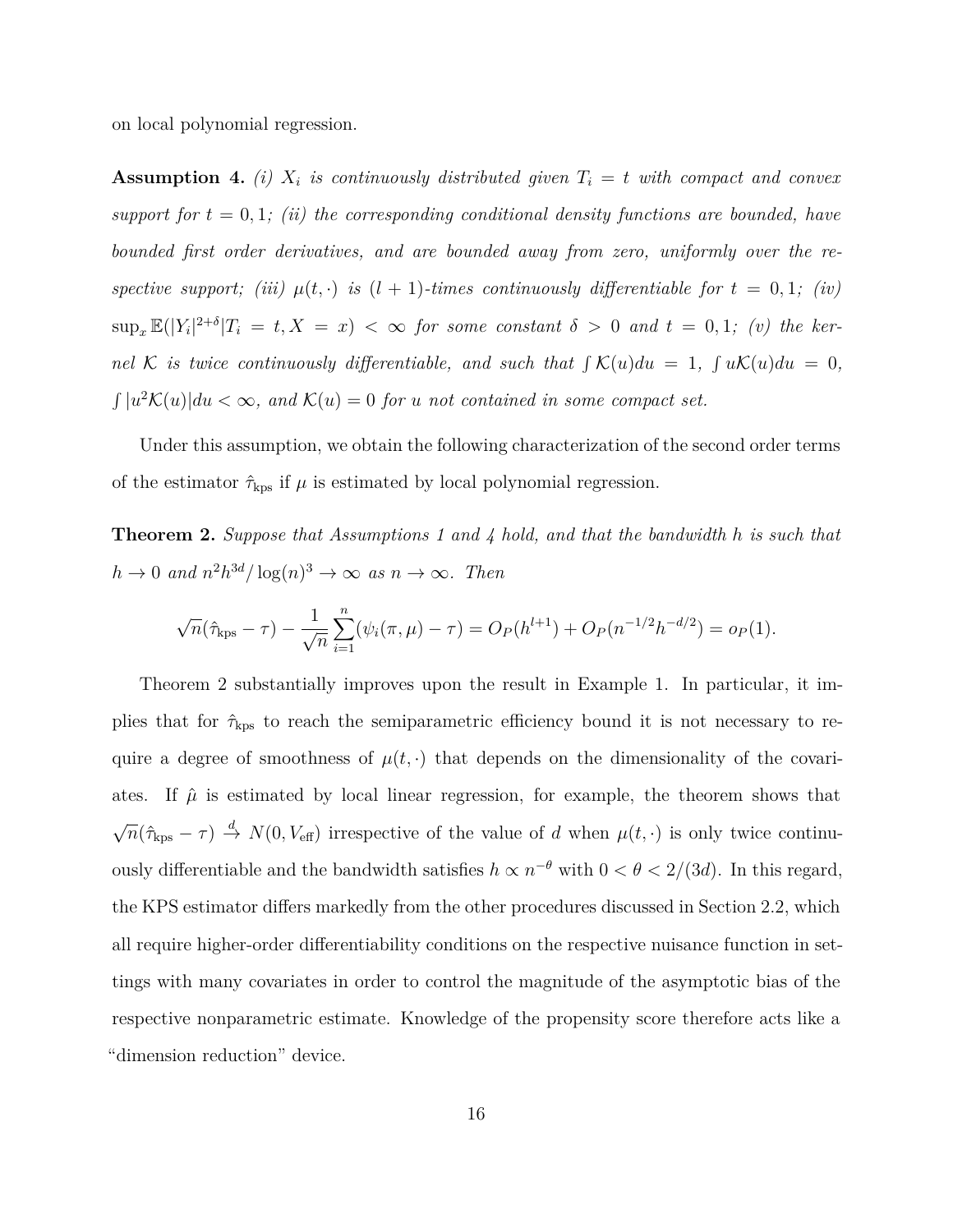An inspection of the proof of Theorem 2, which follows directly from a result in Rothe and Firpo (2016), shows that both terms on the right-hand side of the previous equation have mean zero, which means that  $\hat{\tau}_{\text{kps}}$  is second-order unbiased. The orders of magnitude of the two terms are the same as those of the asymptotic bias and the pointwise asymptotic standard deviation of  $\hat{\mu}$ , respectively. The sum of the second order terms is minimized if the bandwidth is chosen such that  $h \propto n^{-1/(2(l+1)+d)}$ . As long as  $d < 4l + 4$ , such a choice is compatible with the restrictions on the bandwidth required by the theorem. Such a choice would also minimize the order of the integrated mean squared error of  $\hat{\mu}$ , and hence a bandwidth satisfying this property could be estimated via cross-validation. When such a bandwidth choice is feasible, we get that

$$
\sqrt{n}(\hat{\tau}_{\text{kps}} - \tau) - \frac{1}{\sqrt{n}} \sum_{i=1}^{n} (\psi_i(\pi, \mu) - \tau) = O_P(n^{-(l+1)/(2(l+1)+d)}).
$$

For example, in the case of local linear regression with a single covariate, where  $l = d = 1$ , the second order terms achieve their smallest possible magnitude  $O_P(n^{-2/5})$  if we choose  $h \propto n^{-1/5}$ .

It is instructive to compare the rate of  $O_P(n^{-2/5})$  to analogous ones for other efficient estimators of  $\tau$ . Rothe and Firpo (2016) show that for  $l = d = 1$  the difference between local polynomial versions of the estimators reviewed in Section 2.2 and their asymptotic linear representation is at best of the order  $O_P(n^{-1/6})$  for inverse probability weighting,  $O_P(n^{-3/10})$ for regression adjustment, and  $O_P(n^{-7/18})$  for the doubly robust estimator. These rates are all slower than the one that can be achieved with knowledge of the propensity score; and the difference would become even more pronounced in higher-dimensional settings. This underscores how knowledge of the propensity score allows the construction of an estimator with superior second order properties even in settings with a single covariate.

3.3. **Parametric First-Stage Estimators.** An additional nice feature of the estimator  $\hat{\tau}_{\rm kps}$  is that it remains efficient if the estimator  $\hat{\mu}$  is not obtained by nonparametric regres-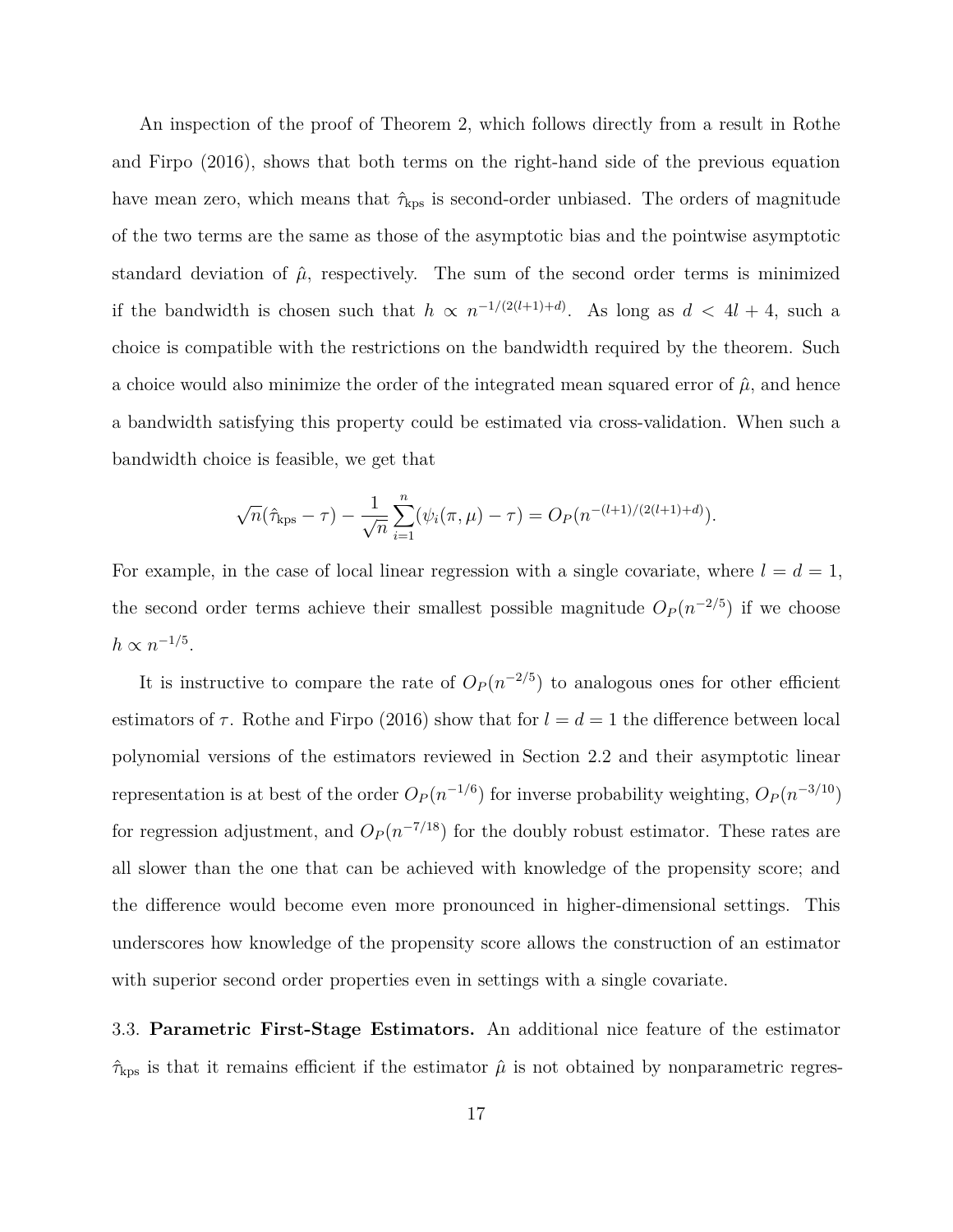sion, but based on a correctly specified parametric model. This is a consequence of general results for double robust estimators derived for example in Robins, Rotnitzky, and Zhao (1994) or Scharfstein, Rotnitzky, and Robins (1999). The KPS estimator differs in this regard from regression adjustment and inverse probability weighting, which lose efficiency if correct parametric restrictions are imposed on the respective nuisance function. As in the nonparametric case, the estimator  $\hat{\tau}_{\text{kps}}$  remains  $\sqrt{n}$ -consistent for  $\tau$ , asymptotically normal, and asymptotically unbiased; and the simple variance estimator  $\hat{V}_{\text{kps}}$  remains consistent for its asymptotic variance. To formally show this, we let  $\mathcal{M} = \{m_\theta(t, x) : \theta \in \Theta\}$  be a class of candidates for  $\mu$  that is indexed by  $\Theta \subset \mathbb{R}^{2d}$ , let  $\hat{\mu} = m_{\hat{\theta}}$ , where  $\hat{\theta} \in \Theta$  is a function of the data, and impose the following standard regularity condition.

**Assumption 5.** *(i)*  $M$  *is such that*  $|m_{\theta_1}(t,x) - m_{\theta_2}(t,x)| \leq h(t,x) ||\theta_1 - \theta_2||$  *for all*  $\theta_1, \theta_2$ *and some function h* with  $\mathbb{E}(|h(T_i, X_i)|^2) < \infty$ ; (ii)  $\hat{\theta} = \theta^* + o_P(1)$  *for some*  $\theta^* \in \Theta$ .

This structure covers most parametric procedures that are typically used for estimating conditional expectation functions in practice. Examples include Ordinary Least Squares (OLS) estimates of linear regression models, and Maximum Likelihood (ML) estimates of Probit/Logit specifications in the case of a binary outcome variable. Note that the assumption does not require that  $\hat{\mu} = m_{\hat{\theta}}$  is a consistent estimator of  $\mu$ , but only that it converges to a fixed probability limit  $m_{\theta^*}$ . Moreover, the condition allows for parameter estimators with "irregular" rates of convergence, as it only requires that  $\hat{\theta}$  is consistent for  $\theta^*$ . The assumption yields the following result.

**Theorem 3.** *Suppose that Assumption 1 and 5 hold. Then*

 $\sqrt{n}(\hat{\tau}_{\text{kps}} - \tau) \stackrel{d}{\rightarrow} N(0, \mathbb{V}(\psi_i(\pi, m_{\theta^*})))$  and  $\hat{V}_{\text{kps}} = \mathbb{V}(\psi_i(\pi, m_{\theta^*})) + o_P(1)$ *.* 

*If in addition*  $\mu = m_{\theta^*}$ , then  $\mathbb{V}(\psi_i(\pi, m_{\theta^*})) = V_{\text{eff}}$  and thus  $\hat{\tau}_{\text{kps}}$  reaches the semiparametric *efficiency bound.*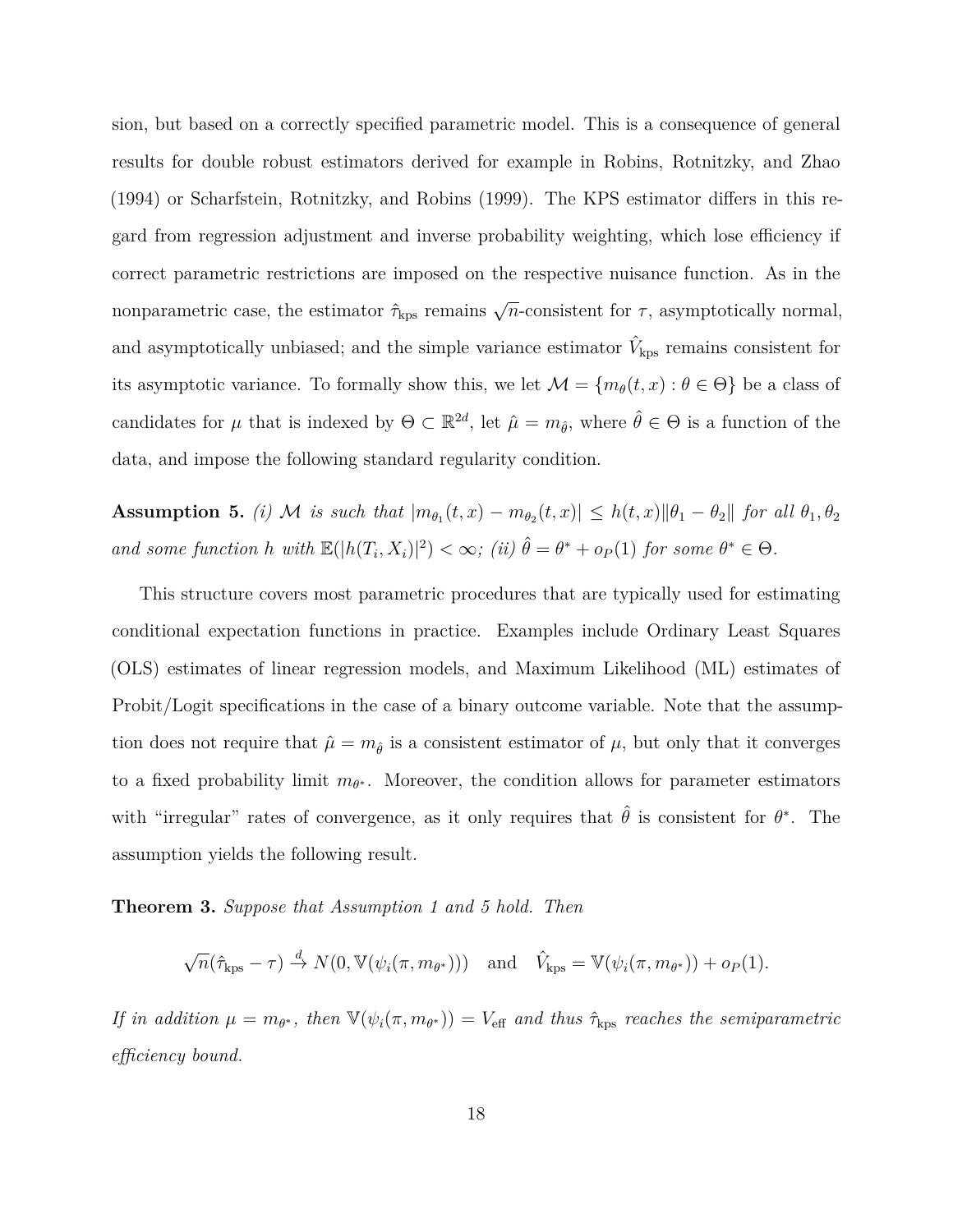This result has an interesting implication for the analysis of settings where the treatment probability does not depend on the covariates, and thus  $\pi(x)$  is a constant function. In this case, which occurs for example in the context of simple randomized experiments, empirical studies often estimate *τ* by a linear regression of the outcome variable on the treatment indicator and the covariates. That is, an estimate of  $\tau$  is given by  $\hat{\tau}_{ols}$ , where

$$
(\hat{\alpha}_{ols}, \hat{\tau}_{ols}, \hat{\beta}_{ols}) = \underset{\alpha, \tau, \beta}{\text{argmin}} \sum_{i=1}^{n} (Y_i - \alpha - T_i \cdot \tau - X_i' \beta)^2.
$$

Simple algebra shows that  $\hat{\tau}_{ols}$  in fact coincides with the estimator  $\hat{\tau}_{kps}$  if a linear specification for  $\mu$  is assumed and estimated by OLS. That is, if we define  $\hat{\mu}(t,x) = \hat{\alpha}_{\text{ols}} + t\hat{\tau}_{\text{ols}} + x'\hat{\beta}_{\text{ols}}$ , and have that  $\pi(X_i) \equiv \pi^*$ , then  $\hat{\tau}_{\text{kps}} = \hat{\tau}_{\text{ols}}$ . By Theorem 3,  $\hat{\tau}_{\text{ols}}$  is thus fully efficient if the true conditional expectation of the outcome variable is linear in the treatment indicator and the covariates. This equivalence result does not carry over to experiments with more complicated randomization schemes where the propensity score varies across units. In such settings  $\hat{\tau}_{ols}$  is generally inconsistent for  $\tau$ , whereas the KPS estimator retains the properties described in Theorem 3.

#### 4. MONTE CARLO EVIDENCE

In this section, we report the results of a Monte Carlo experiment that despite being limited in scope nevertheless nicely illustrates the relevance of the theoretical results obtained above for finite sample settings. We consider a data generating process (DPG) under which the potential outcomes are generated as  $Y_i(1) = \mu(1, X_i) + \varepsilon_i$  and  $Y_i(0) = 0$ , where  $\mu(1,x) = (3x-1)^2$ ,  $X_i \sim U(0,1)$ ,  $\varepsilon_i \sim N(0,1/2)$ , and  $X_i$  and  $\varepsilon_i$  are stochastically independent; and propensity score is  $\pi(x) = 1 - \mu(1, x)^2/5$ . The setup is therefore such that  $\tau = .5$  and that  $V_{\text{eff}} \approx 1.917$ . We then estimate the ATE using simulated data sets of size  $n = 500$  from this DGP for the KPS estimator, the inverse probability weighting estimator (IPW), the regression adjustment estimator (REG), and the doubly robust estimator (DR).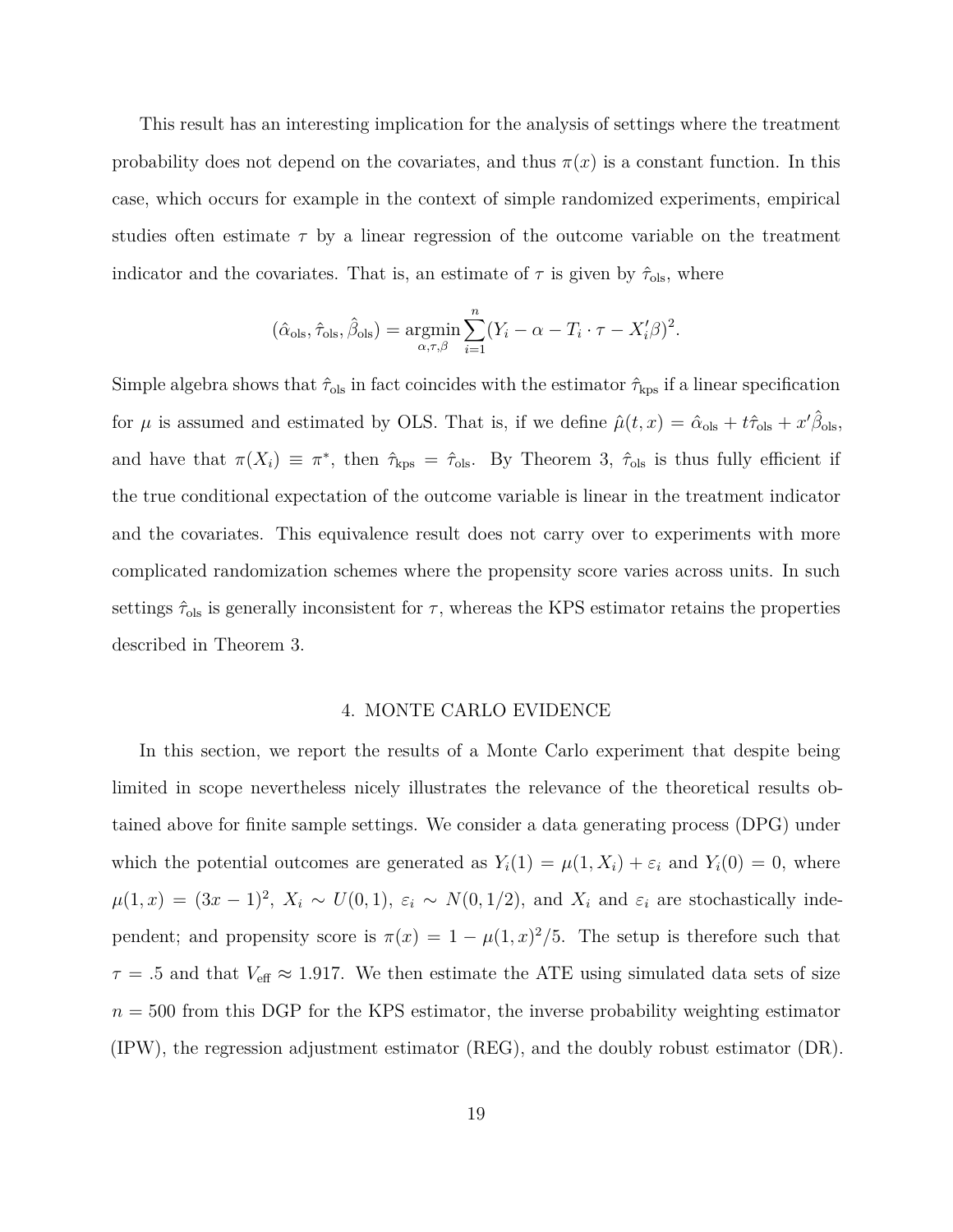

Figure 4.1: Simulation Results: Variance, bias and coverage probability of associated confidence interval with 90% nominal coverage rate for the KPS (blue line), IPW (black line), REG (red line) and DR (purple line) estimators as a function of the bandwidth used to estimate the respective nonparametric component(s).

For each estimator, the respective nonparametric component is estimated via local linear regression with bandwidth  $h \in \{.025, .05, \ldots, .25\}$ . In each simulation run and each of the aforementioned procedures, we compute both the point estimator and the corresponding standard confidence interval for  $\tau$  of the form (3.1) with nominal level  $\alpha = .9$ .

Figure 4.1 shows the results from 10,000 replications of our Monte Carlo experiment. The three panels display the estimators' variance, the estimators' bias, and the coverage probability of the corresponding confidence intervals, as a function of the bandwidth used to estimate the respective nonparametric component(s).<sup>8</sup> We can see that the KPS estimator is virtually unbiased for all values of *h*, that its variance is very close to the semiparametric efficiency bound for all but the largest values of *h* under consideration, and that the confi-

<sup>8</sup>The IPW estimator occasionally produces some extreme outliers for smaller values of *h* in our simulation setup. We exclude these outliers when calculating the summary statistics presented in Figure 4.1.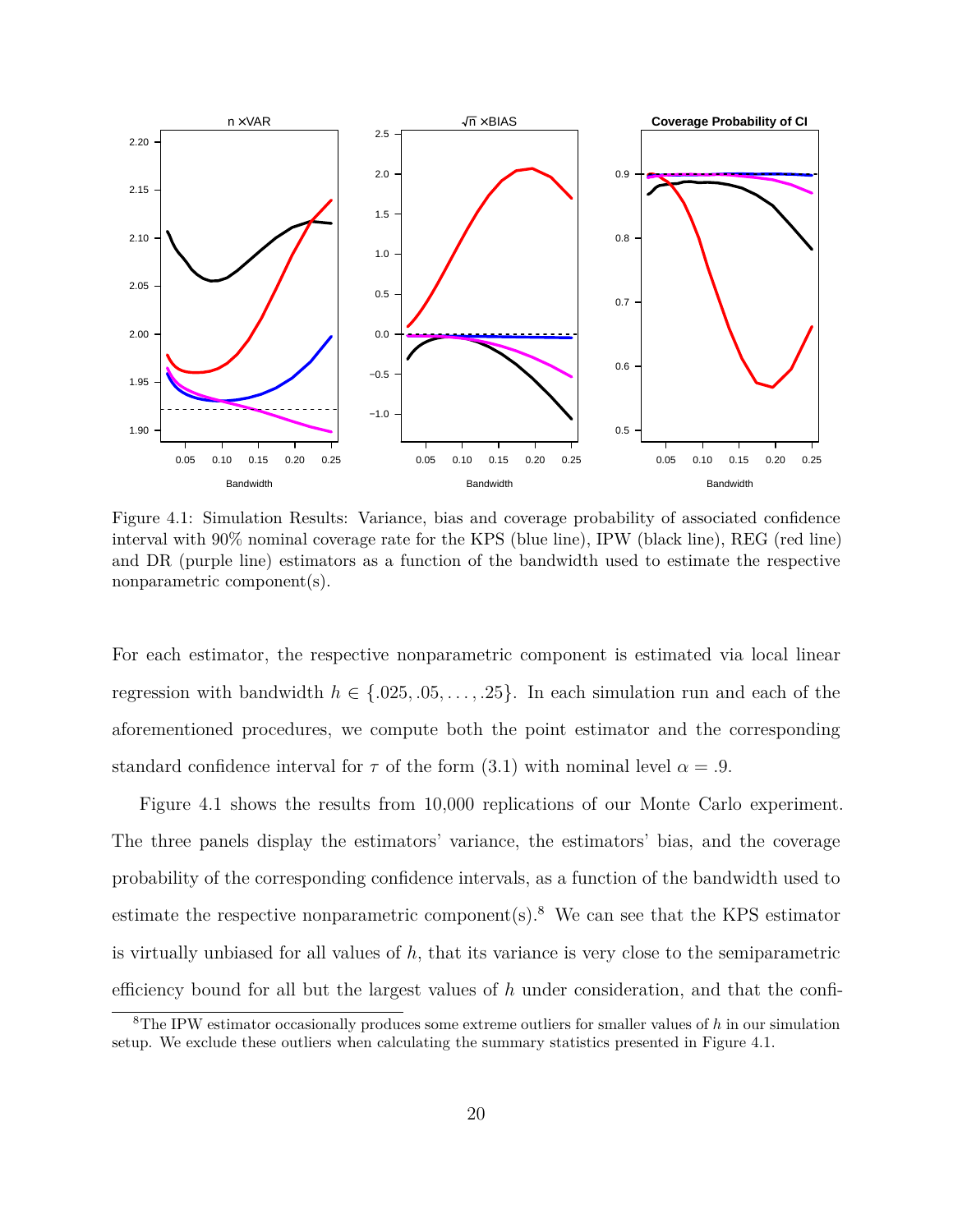dence interval has approximately correct coverage probability uniformly across all bandwidth values we consider. These observations are exactly in line with our theoretical results.

The three remaining estimators all show deviations from the predictions of classical first order asymptotic theory, albeit to a different extent. REG and IPW are both substantially biased outside of a very narrow range of bandwidth values, and their finite sample variance is also well above *V*eff. In consequence, the corresponding confidence intervals tend to undercover the true parameter, with coverage probabilities as low as 55% for the REG estimator and 77% for IPW. The DR estimator does better in terms of bias and variance than REG and IPW, but nevertheless exhibits a noticeable bias for larger bandwidth values, which results in moderate under-coverage of the corresponding confidence interval.

#### 5. CONCLUSIONS

This paper shows that knowledge of the propensity score can be exploited for the construction of an estimator of the ATE that achieves the semiparametric efficiency bound and has attractive theoretical and practical properties relative to other first order efficient procedures that have been proposed in the literature. It thereby clarifies that while imposing knowledge of the propensity score decreases the efficiency of many treatment effect estimators, this is not the case universally. Indeed, the paper shows that knowledge of the propensity score is immensely useful if it is exploited appropriately. Our results suggest that the KPS estimator should be used in empirical practice whenever the propensity score can reasonably be modeled as known, and they contribute more generally to the understanding of the role of the propensity score for ATE estimation.

#### A. MATHEMATICAL APPENDIX

A.1. **Proof of Theorem 1.** Let  $\lambda_n(m) = n^{-1/2} \sum_{i=1}^n (\psi_i(\pi, m) - \mathbb{E}(\psi_i(\pi, m)))$  for any generic function  $m(t, x)$  defined over  $\{0, 1\} \times \mathcal{X}$  such that  $\mathbb{E}(\psi_i(\pi, m))$  exists and is finite. Simple algebra shows that  $\mathbb{E}(\psi_i(\pi, m)) = \tau$  for *any* such generic function  $m(t, x)$ , and thus  $\lambda_n(m) =$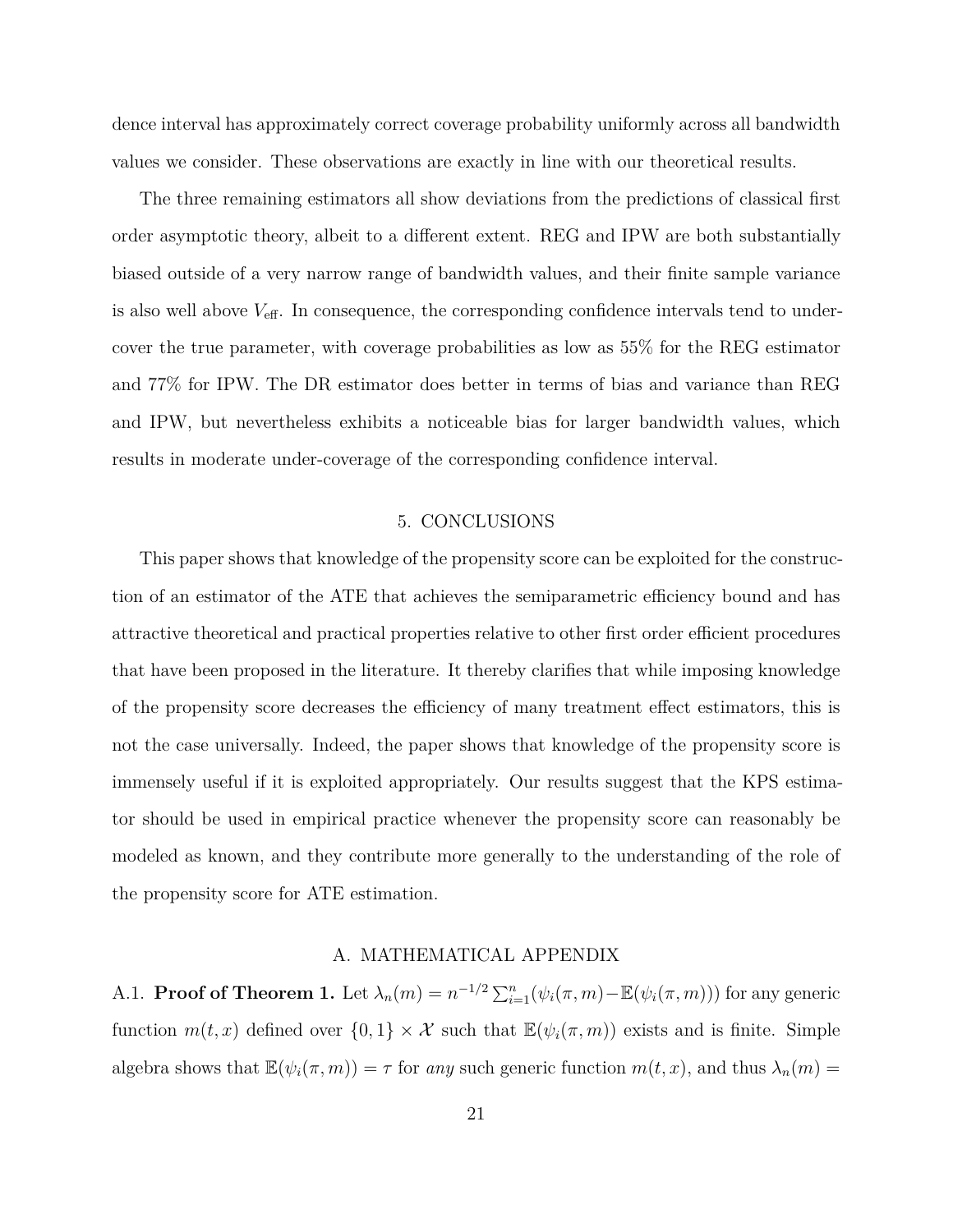$n^{-1/2} \sum_{i=1}^{n} (\psi_i(\pi, m) - \tau)$ . The first statement of the theorem follows from an application of the Central Limit Theorem to  $\lambda_n(\bar{\mu})$  if  $\lambda_n(\hat{\mu}) - \lambda_n(\bar{\mu}) = o_P(1)$ . By linearity, we have that  $\lambda_n(\hat{\mu}) - \lambda_n(\bar{\mu}) = \lambda_n(\hat{\mu} - \mu_n) + \lambda_n(\mu_n - \bar{\mu})$ ; and Assumption 2 implies that  $\lambda_n(\mu_n - \bar{\mu}) =$  $O_P(b_n) = o_P(1)$ . Next, for any fixed  $m^* \in \mathcal{M}_n^*$  and any  $\epsilon > 0$  it holds that

$$
P(|\lambda_n(m^*)| > \epsilon) \leq \frac{1}{\epsilon} \sup_{m \in \mathcal{M}_n^*} \mathbb{E}(|\lambda_n(m)|)
$$
  

$$
\lesssim \frac{1}{\epsilon} \int_0^{a_n} \sqrt{\log(N_2(s, \mathcal{M}_n^*))} ds
$$
  

$$
= \frac{a_n^{1-\alpha/2} c_n^{1/2}}{\epsilon},
$$

using Markov's inequality, the maximal inequality in Corollary 19.35 in van der Vaart (1998), and our Assumption 3. Assumption 2 and 3 together also imply that  $P(\hat{\mu} - \mu_n \in M_n^*) =$  $1 + o(1)$ , and thus we find that  $\lambda_n(\hat{\mu} - \mu_n) = O_P(a_n^{1-\alpha/2}c_n^{1/2}) = o_P(1)$ , since  $c_n = o(a_n^{\alpha-2})$  by Assumption 3. Taken together, we thus have that

$$
\lambda_n(\hat{\mu}) - \lambda_n(\bar{\mu}) = O_P(a_n^{1-\alpha/2} c_n^{1/2}) + O_p(b_n) = o_P(1),
$$

as claimed. The remaining statements of the theorem follow from standard arguments.  $\Box$ 

A.2. **Proof of Theorem 2.** The proof of this result follows directly from Lemma 3 in Rothe and Firpo (2016), who to study the properties of double robust estimators when both the propensity score and the conditional expectation function are estimated by local polynomial  $\Box$ regression.

A.3. **Proof of Theorem 3.** By Assumption 5, there exists a sequence  $d_n = o(1)$  such that  $\|\hat{\theta} - \theta^*\| = O_P(d_n)$ . Now let  $\bar{\mathcal{M}}_n = \{m_\theta \in \mathcal{M} : |\theta - \theta^*| \leq d_n\}$ , and note that it follows from Example 19.7 in van der Vaart (1998) that  $\log(N_2(\epsilon, \bar{M}_n)) \lesssim \log(1/\epsilon)$ . By arguing as in the proof of Theorem 1, we also find that for any fixed  $m^* \in \overline{\mathcal{M}}_n$  and any  $\epsilon > 0$  it holds that  $P(|\lambda_n(m^*)| > \epsilon) \lesssim d_n/\epsilon$ , and thus  $\lambda_n(m_{\hat{\theta}}) - \lambda_n(m_{\theta^*}) = O_P(d_n) = o_P(1)$ , which implies the statement of the theorem.  $\Box$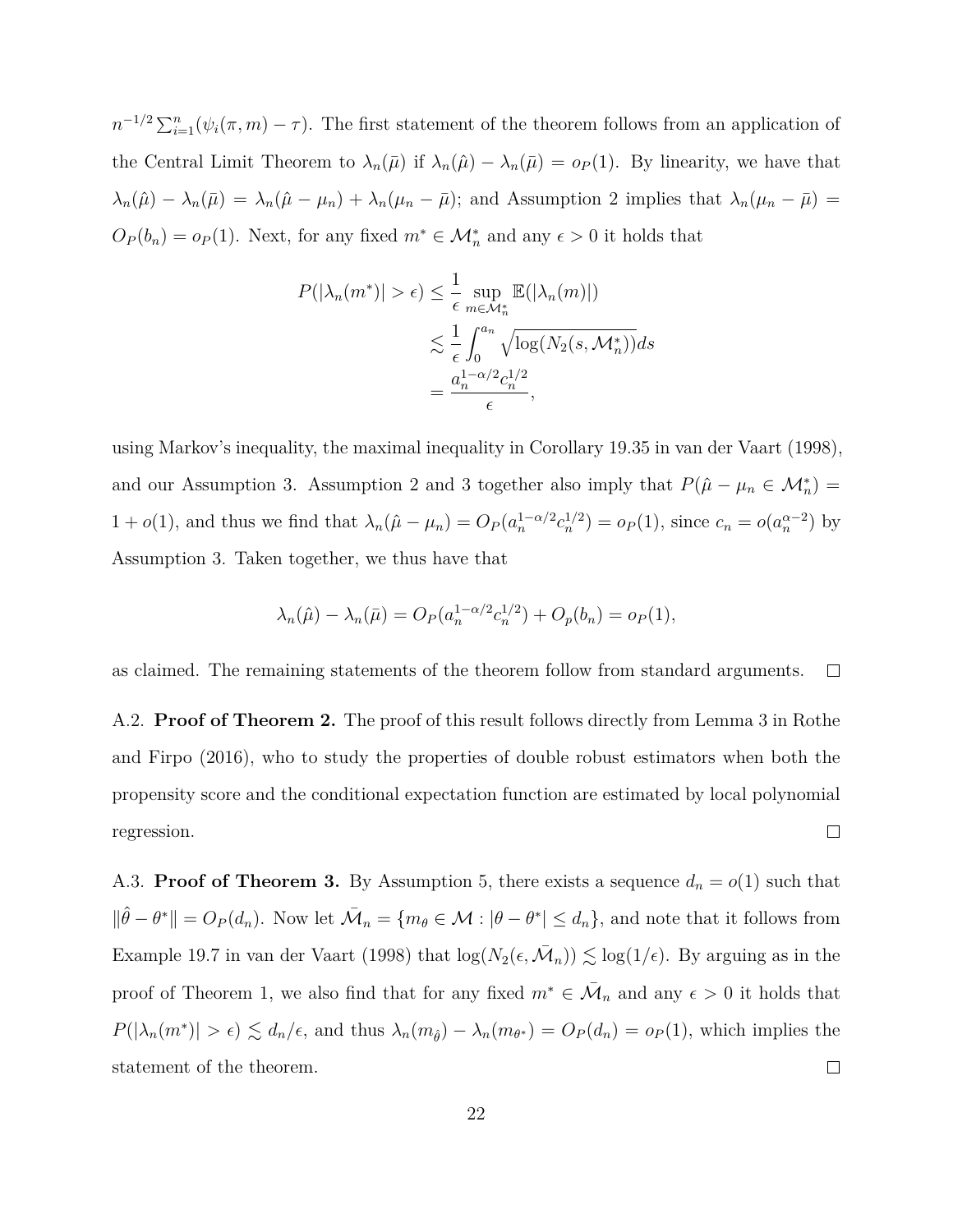#### REFERENCES

- Abadie, A., and G. W. Imbens (2016): "Matching on the Estimated Propensity Score," *Econometrica*, 84(2), 781–807.
- ANGRIST, J., AND J. HAHN (2004): "When to control for covariates? Panel asymptotics for estimates of treatment effects," *Review of Economics and statistics*, 86(1), 58–72.
- Angrist, J. D., and J.-S. Pischke (2008): *Mostly Harmless Econometrics: An Empiricist's Companion*. Princeton University Press.
- CATTANEO, M. (2010): "Efficient semiparametric estimation of multi-valued treatment effects under ignorability," *Journal of Econometrics*, 155(2), 138–154.
- Chen, X., H. Hong, and A. Tarozzi (2008): "Semiparametric Efficiency in GMM Models with Auxiliary Data," *Annals of Statistics*, 36(2), 808–843.
- Chen, X., O. Linton, and I. Van Keilegom (2003): "Estimation of semiparametric models when the criterion function is not smooth," *Econometrica*, 71(5), 1591–1608.
- Fan, J. (1993): "Local linear regression smoothers and their minimax efficiencies," *Annals of Statistics*, 21(1), 196–216.
- Fan, J., and I. Gijbels (1996): *Local polynomial modelling and its applications*. Chapman & Hall/CRC.
- Hahn, J. (1998): "On the role of the propensity score in efficient semiparametric estimation of average treatment effects," *Econometrica*, 66(2), 315–331.
- HAHN, J., AND G. RIDDER (2013): "Asymptotic variance of semiparametric estimators with generated regressors," *Econometrica*, 81(1), 315–340.
- HIRANO, K., G. IMBENS, AND G. RIDDER (2003): "Efficient estimation of average treatment effects using the estimated propensity score," *Econometrica*, 71(4), 1161–1189.
- ICHIMURA, H., AND S. LEE (2010): "Characterization of the asymptotic distribution of semiparametric M-estimators," *Journal of Econometrics*, 159(2), 252–266.
- IMAI, K., AND D. A. VAN DYK (2004): "Causal inference with general treatment regimes: generalizing the propensity score," *Journal of the American Statistical Association*, 99(467), 854–867.
- IMBENS, G. (2004): "Nonparametric estimation of average treatment effects under exogeneity: A review," *Review of Economics and Statistics*, 86(1), 4–29.
- IMBENS, G., W. NEWEY, AND G. RIDDER (2007): "Mean-square-error calculations for average treatment effects," *Working Paper*.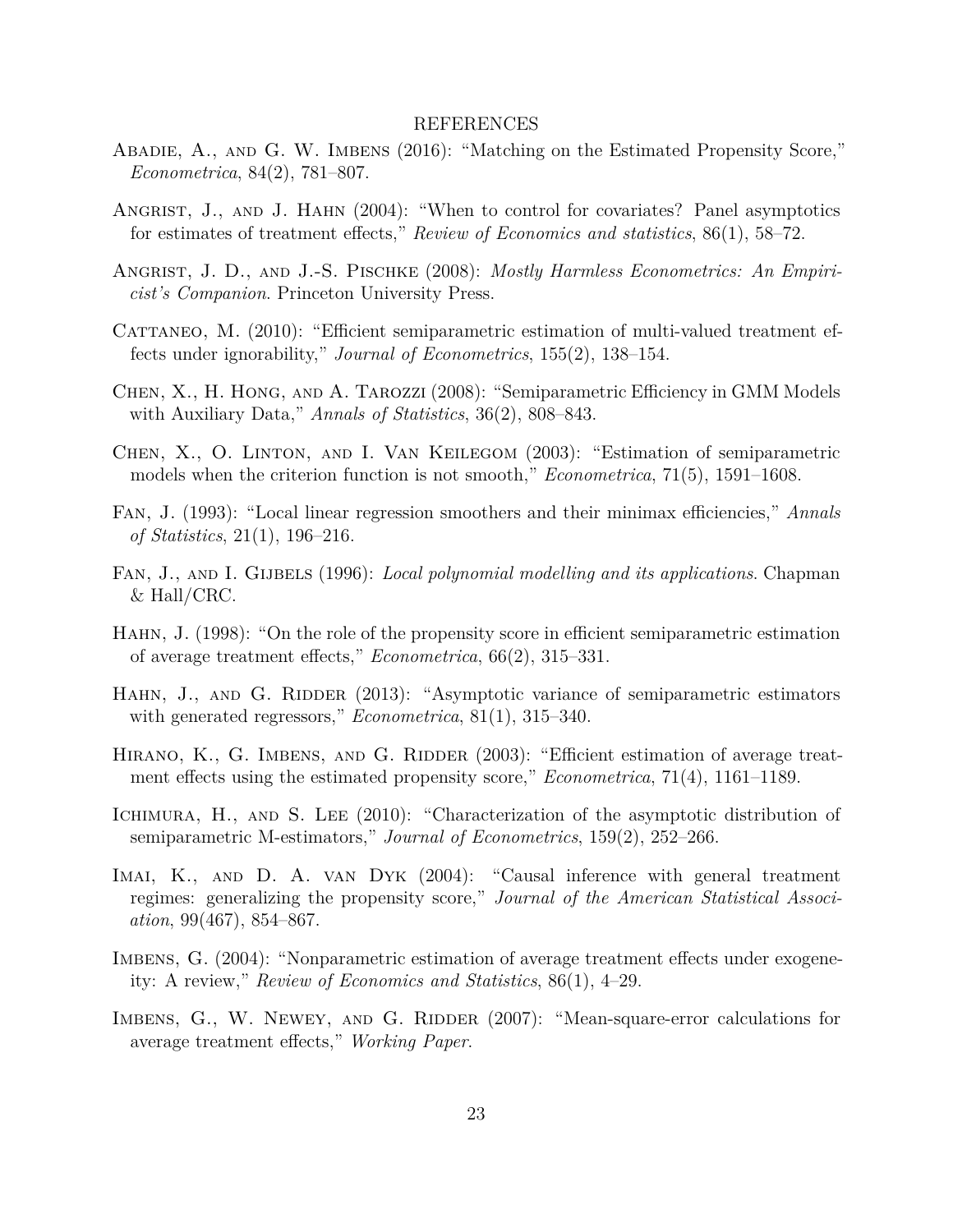- IMBENS, G., AND J. WOOLDRIDGE (2009): "Recent Developments in the Econometrics of Program Evaluation," *Journal of Economic Literature*, 47, 5–86.
- Khan, S., and E. Tamer (2010): "Irregular identification, support conditions, and inverse weight estimation," *Econometrica*, 78(6), 2021–2042.
- Linton, O. (1995): "Second order approximation in the partially linear regression model," *Econometrica*, 63(5), 1079–1112.
- MAMMEN, E., C. ROTHE, AND M. SCHIENLE (2016): "Semiparametric estimation with generated covariates," *Econometric Theory*, p. to appear.
- Masry, E. (1996): "Multivariate local polynomial regression for time series: uniform strong consistency and rates," *Journal of Time Series Analysis*, 17(6), 571–599.
- Newey, W. (1994): "The Asymptotic Variance of Semiparametric Estimators," *Econometrica*, 62, 1349–1382.
- NEWEY, W., AND D. MCFADDEN (1994): "Large sample estimation and hypothesis testing," *Handbook of Econometrics*, 4, 2111–2245.
- Newey, W. K. (1997): "Convergence rates and asymptotic normality for series estimators," *Journal of Econometrics*, 79(1), 147–168.
- OJEDA, J. (2008): "Hölder continuity properties of the local polynomial estimator," *Working Paper*.
- PORTIER, F., AND J. SEGERS (2015): "On the weak convergence of the empirical conditional copula under a simplifying assumption," *Working Paper*.
- ROBINS, J., AND Y. RITOV (1997): "Toward a Curse of Dimensionality Appropriate (CODA) Asymptotic Theroy for Semi-Parametric Models," *Statistics in Medicine*, 16(3), 285–319.
- ROBINS, J., AND A. ROTNITZKY (1995): "Semiparametric efficiency in multivariate regression models with missing data," *Journal of the American Statistical Association*, 90(429), 122–129.
- Robins, J., A. Rotnitzky, and L. Zhao (1994): "Estimation of regression coefficients when some regressors are not always observed," *Journal of the American Statistical Association*, 89(427), 846–866.
- Rosenbaum, P., and D. Rubin (1983): "The central role of the propensity score in observational studies for causal effects," *Biometrika*, 70(1), 41–55.
- ROTHE, C., AND S. FIRPO (2016): "Semiparametric estimation and inference using doubly robust moment conditions," *Working Paper*.